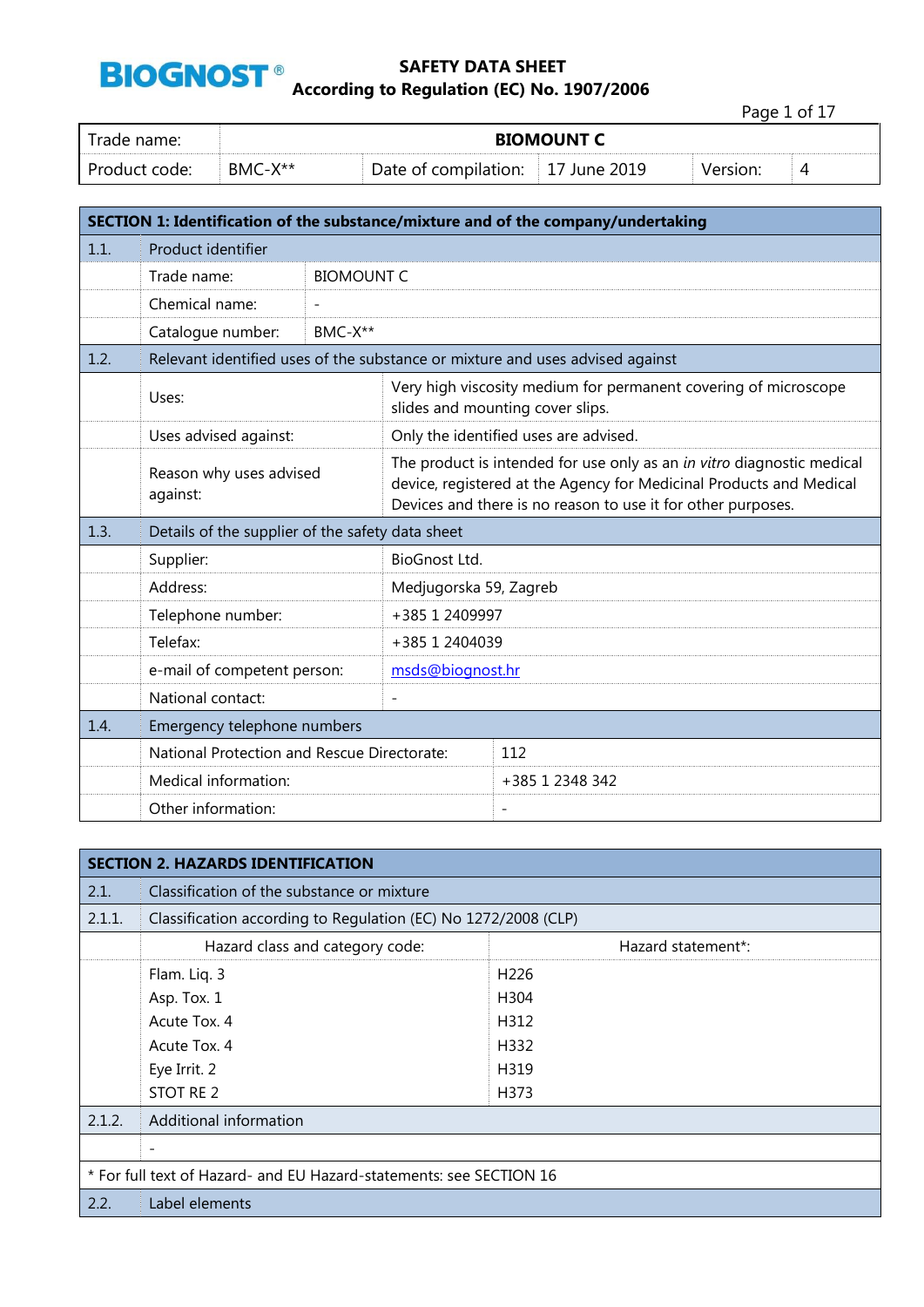

|                          |                        |                                         |                                                                                                                                                                                                                        |                                                                                                                                                                                        |          | Page 2 of 17 |  |  |  |
|--------------------------|------------------------|-----------------------------------------|------------------------------------------------------------------------------------------------------------------------------------------------------------------------------------------------------------------------|----------------------------------------------------------------------------------------------------------------------------------------------------------------------------------------|----------|--------------|--|--|--|
| Trade name:              |                        | <b>BIOMOUNT C</b>                       |                                                                                                                                                                                                                        |                                                                                                                                                                                        |          |              |  |  |  |
| Product code:            |                        | BMC-X**                                 | Date of compilation:                                                                                                                                                                                                   | 17 June 2019                                                                                                                                                                           | Version: | 4            |  |  |  |
|                          |                        | Product identification:                 | <b>BIOMOUNT C</b>                                                                                                                                                                                                      |                                                                                                                                                                                        |          |              |  |  |  |
|                          | Identification number: |                                         |                                                                                                                                                                                                                        |                                                                                                                                                                                        |          |              |  |  |  |
|                          | Authorisation number:  |                                         | $\overline{a}$                                                                                                                                                                                                         |                                                                                                                                                                                        |          |              |  |  |  |
|                          |                        | Hazard pictograms:                      | GHS02<br>GHS07<br>GHS08                                                                                                                                                                                                |                                                                                                                                                                                        |          |              |  |  |  |
|                          | Signal word:           |                                         | Danger                                                                                                                                                                                                                 |                                                                                                                                                                                        |          |              |  |  |  |
|                          |                        | Hazard statement:                       | H226<br>H304<br>H312+H332 Harmful in contact with skin or if inhaled.<br>H319<br>H373<br>exposure.                                                                                                                     | Flammable liquid and vapor.<br>May be fatal if swallowed and enters airways.<br>Causes serious eye irritation.<br>May cause damage to organs through prolonged or repeated             |          |              |  |  |  |
|                          |                        | Precautionary statements:               | P210<br>other ignition sources. No smoking.<br>P280<br>protection.<br>P301+P330+P331 IF SWALLOWED: Rinse mouth. Do NOT induce<br>vomiting.<br>P302 + P352 IF ON SKIN: Wash with plenty of soap and water.<br>P308+P313 | Keep away from heat, hot surfaces, sparks, open flames and<br>Wear protective gloves/protective clothing/eye/protection/face<br>IF exposed or concerned: Get medical advice/attention. |          |              |  |  |  |
|                          |                        | Supplemetal hazard<br>information (EU): | $\overline{\phantom{0}}$                                                                                                                                                                                               |                                                                                                                                                                                        |          |              |  |  |  |
| 2.3.                     | Other hazards          |                                         |                                                                                                                                                                                                                        |                                                                                                                                                                                        |          |              |  |  |  |
| $\overline{\phantom{a}}$ |                        |                                         |                                                                                                                                                                                                                        |                                                                                                                                                                                        |          |              |  |  |  |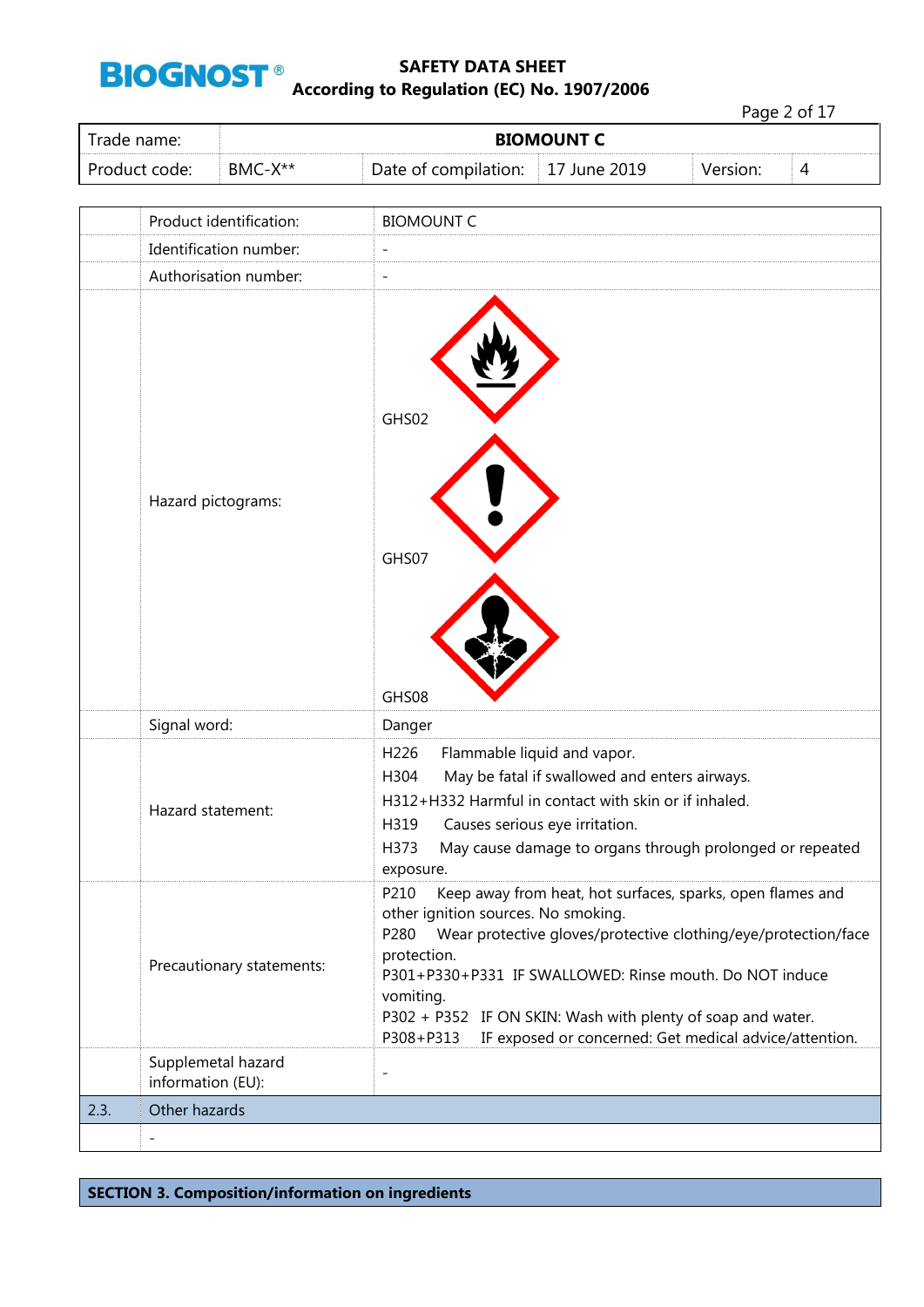

|               |         |                                   |                   |          | Page 3 of 17 |  |
|---------------|---------|-----------------------------------|-------------------|----------|--------------|--|
| Trade name:   |         |                                   | <b>BIOMOUNT C</b> |          |              |  |
| Product code: | BMC-X** | Date of compilation: 17 June 2019 |                   | Version: | 4            |  |

| CAS/<br>EC/<br>Index number                    | <b>REACH Registration</b><br>No. | Weight %<br>content (or<br>range) | Identification name | Classification according to<br>Regulation (EC) No 1272/2008<br>(CLP)                                                                                                                  |
|------------------------------------------------|----------------------------------|-----------------------------------|---------------------|---------------------------------------------------------------------------------------------------------------------------------------------------------------------------------------|
| $1330 - 20 - 7/$<br>215-535-7/<br>601-022-00-9 | 01-2119488216-32-<br>XXXX        | $\geq 40 \%$                      | xylene              | Flam. Liq. 3; H226<br>Asp. Tox. 1; H304<br>Acute Tox. 4 ; H312<br>Acute Tox. 4, H332<br>Skin Irrit. 2; H315<br>Eye Irrit. 2; H319<br><b>STOT SE 3; H335</b><br><b>STOT RE 2; H373</b> |

|      | <b>SECTION 4. First aid measures</b>  |                                                                                                                                                                                                                                                                                                                                                                                                                                                                                                                     |  |
|------|---------------------------------------|---------------------------------------------------------------------------------------------------------------------------------------------------------------------------------------------------------------------------------------------------------------------------------------------------------------------------------------------------------------------------------------------------------------------------------------------------------------------------------------------------------------------|--|
| 4.1. | Description of first aid measures     |                                                                                                                                                                                                                                                                                                                                                                                                                                                                                                                     |  |
|      | General notes:                        | Symptoms of poisoning may even occur after several hours; therefore<br>medical observation for at least 48 hours after the accident. Immediately<br>remove any clothing soiled by the product.                                                                                                                                                                                                                                                                                                                      |  |
|      | Following inhalation:                 | Supply fresh air. If required, provide artificial respiration. Keep patient<br>warm. Consult doctor if symptoms persist. In case of unconsciousness place<br>patient stably in side position for transportation.                                                                                                                                                                                                                                                                                                    |  |
|      | Following skin contact:               | Remove contaminated clothing. Immediately wash with plenty of water and<br>soap and rinse thoroughly. If symptoms persist, consult a doctor.                                                                                                                                                                                                                                                                                                                                                                        |  |
|      | Following eye contact:                | Rinse opened eye for several minutes under running water. If symptoms<br>persist, consult a doctor.                                                                                                                                                                                                                                                                                                                                                                                                                 |  |
|      | Following ingestion:                  | DO NOT induce vomiting. If symptoms persist, consult a doctor.                                                                                                                                                                                                                                                                                                                                                                                                                                                      |  |
|      | Self-protection of the first<br>aider | Avoid direct contact with the chemical; use appropriate protective<br>equipment described in Section 8.                                                                                                                                                                                                                                                                                                                                                                                                             |  |
| 4.2. |                                       | Most important symptoms and effects, both acute and delayed                                                                                                                                                                                                                                                                                                                                                                                                                                                         |  |
|      | Following inhalation:                 | High concentration vapor inhalation may cause headache, dizziness,<br>difficult breathing and unconsciousness.                                                                                                                                                                                                                                                                                                                                                                                                      |  |
|      | Following skin contact:               | Causes skin irritation, redness, swelling. Prolonged or repeated contact<br>causes defatting and dry skin.                                                                                                                                                                                                                                                                                                                                                                                                          |  |
|      | Following eye contact:                | Vapors irritate eyes. Splashing may cause irritation and redness.                                                                                                                                                                                                                                                                                                                                                                                                                                                   |  |
|      | Following ingestion:                  | Nausea, vomiting (danger of aspiration), diarrhoea. Aspiration may cause<br>headache, vertigo, nausea, dazed feeling-unconsciousness/coma, possible<br>hypothermia, reactions to the heart/circulatory system such as vasodilation<br>(flush), hypotension, arrhythmia (possible ventricular fibrillation through<br>cardiac sensitization), danger of central respiratory paralysis or of cardiac<br>arrest; functional disturbance to the liver and kidneys and persistent<br>disturbance to the CNS as sequelae. |  |
| 4.3. |                                       | Indication of any immediate medical attention and special treatment needed                                                                                                                                                                                                                                                                                                                                                                                                                                          |  |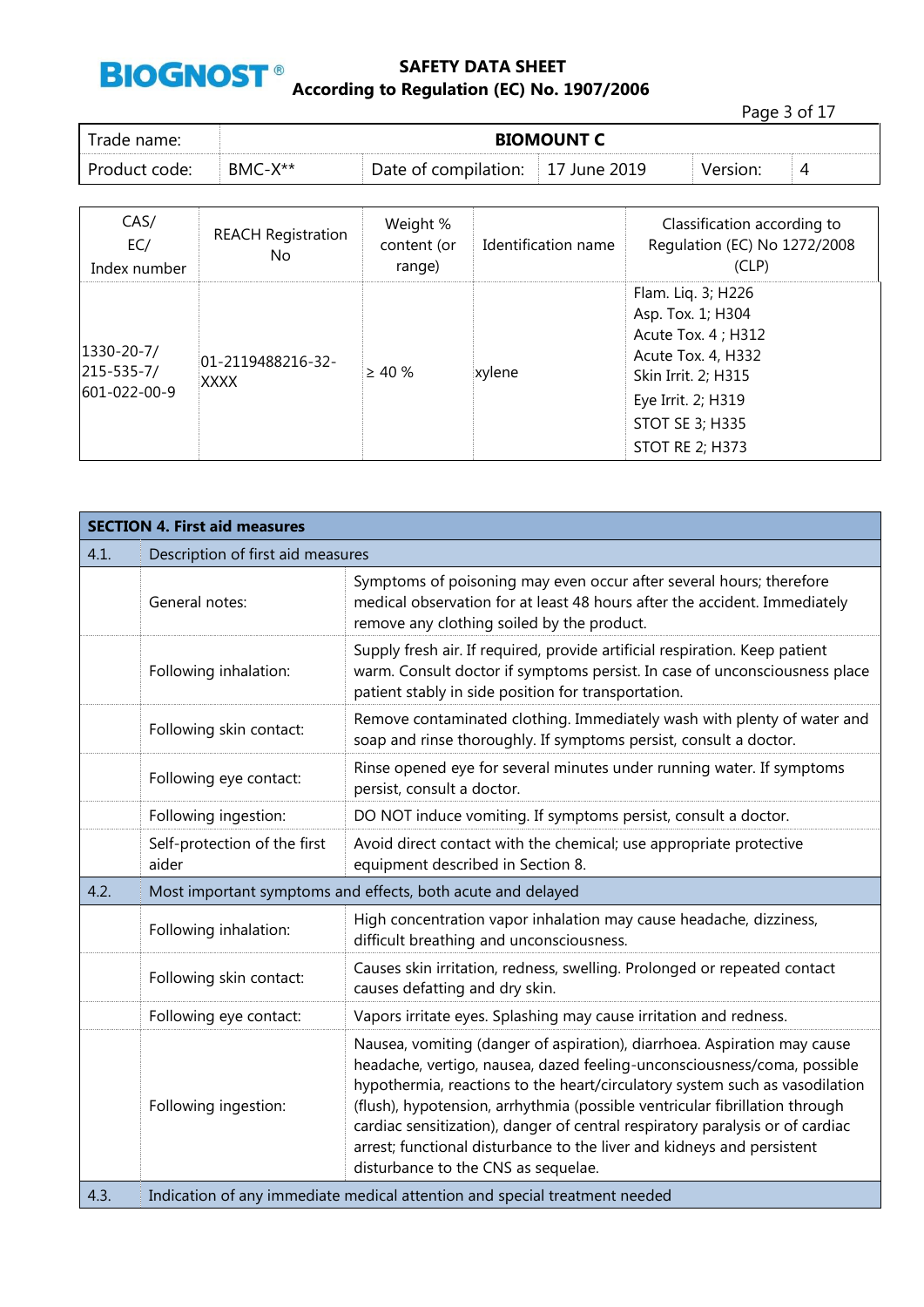

Page 4 of 17

| Trade name:   |         |                                   | <b>BIOMOUNT C</b> |          |  |  |
|---------------|---------|-----------------------------------|-------------------|----------|--|--|
| Product code: | BMC-X** | Date of compilation: 17 June 2019 |                   | Version: |  |  |

No further relevant information available.

|      | <b>SECTION 5. Firefighting measures</b>                      |                                                                                                  |  |  |  |
|------|--------------------------------------------------------------|--------------------------------------------------------------------------------------------------|--|--|--|
| 5.1. | Extinguishing media                                          |                                                                                                  |  |  |  |
|      | Suitable extinguishing media:                                | $CO2$ , powder or water spray. Fight larger fires with water spray or<br>alcohol resistant foam. |  |  |  |
|      | Unsuitable extinguishing media:                              | water with full jet                                                                              |  |  |  |
| 5.2. | Special hazards arising from the substance or mixture        |                                                                                                  |  |  |  |
|      | Hazardous by products of fire:                               | Formation of toxic gases is possible during heating or in case of<br>fire.                       |  |  |  |
| 5.3. | Advice for firefighters                                      |                                                                                                  |  |  |  |
|      |                                                              | Use a self-contained open-circuit compressed air breathing apparatus and fireproof clothing.     |  |  |  |
| 5.4. | Additional information                                       |                                                                                                  |  |  |  |
|      | Collect contaminated firefighting water separately.          |                                                                                                  |  |  |  |
|      | Do not contaminate the environment with extinguishing media. |                                                                                                  |  |  |  |

|        | <b>SECTION 6. Accidental release measures</b>                                                                                                              |                                                                                                                                                                                                                                                              |  |  |  |
|--------|------------------------------------------------------------------------------------------------------------------------------------------------------------|--------------------------------------------------------------------------------------------------------------------------------------------------------------------------------------------------------------------------------------------------------------|--|--|--|
| 6.1.   | Personal precautions, protective equipment and emergency procedures                                                                                        |                                                                                                                                                                                                                                                              |  |  |  |
| 6.1.1. | For non-emergency personnel                                                                                                                                |                                                                                                                                                                                                                                                              |  |  |  |
|        | Protective equipment:                                                                                                                                      | Use personal protective equipment (see Section 8). Keep<br>unprotected persons away.                                                                                                                                                                         |  |  |  |
|        | Accident prevention methods:                                                                                                                               | Evacuate members of all non-essential personnel and those<br>members without protective equipment. Do not breathe in vapor,<br>ensure adequate ventilation and avoid contact with skin and eyes.<br>Remove all sources of sparks and ignition. Do not smoke. |  |  |  |
|        | Emergency procedures:                                                                                                                                      | Mark the area using proper signs.                                                                                                                                                                                                                            |  |  |  |
| 6.1.2. | For emergency responders:                                                                                                                                  |                                                                                                                                                                                                                                                              |  |  |  |
|        | (see Section 8).                                                                                                                                           | Use protective equipment; in case of inadequate ventilation use adequate airways protective equipment                                                                                                                                                        |  |  |  |
| 6.2.   | Environmental precautions:                                                                                                                                 |                                                                                                                                                                                                                                                              |  |  |  |
|        | Do not dispose of in sewage, drainage system and waterways. In case of large spillage contact National<br>Protection and Rescue Directorate (NPRD) on 112. |                                                                                                                                                                                                                                                              |  |  |  |
| 6.3.   | Methods and materials for containment and cleaning up                                                                                                      |                                                                                                                                                                                                                                                              |  |  |  |
| 6.3.1. | Bunding, covering of<br>drains; capping<br>procedures:                                                                                                     | Sand or clay barriers.                                                                                                                                                                                                                                       |  |  |  |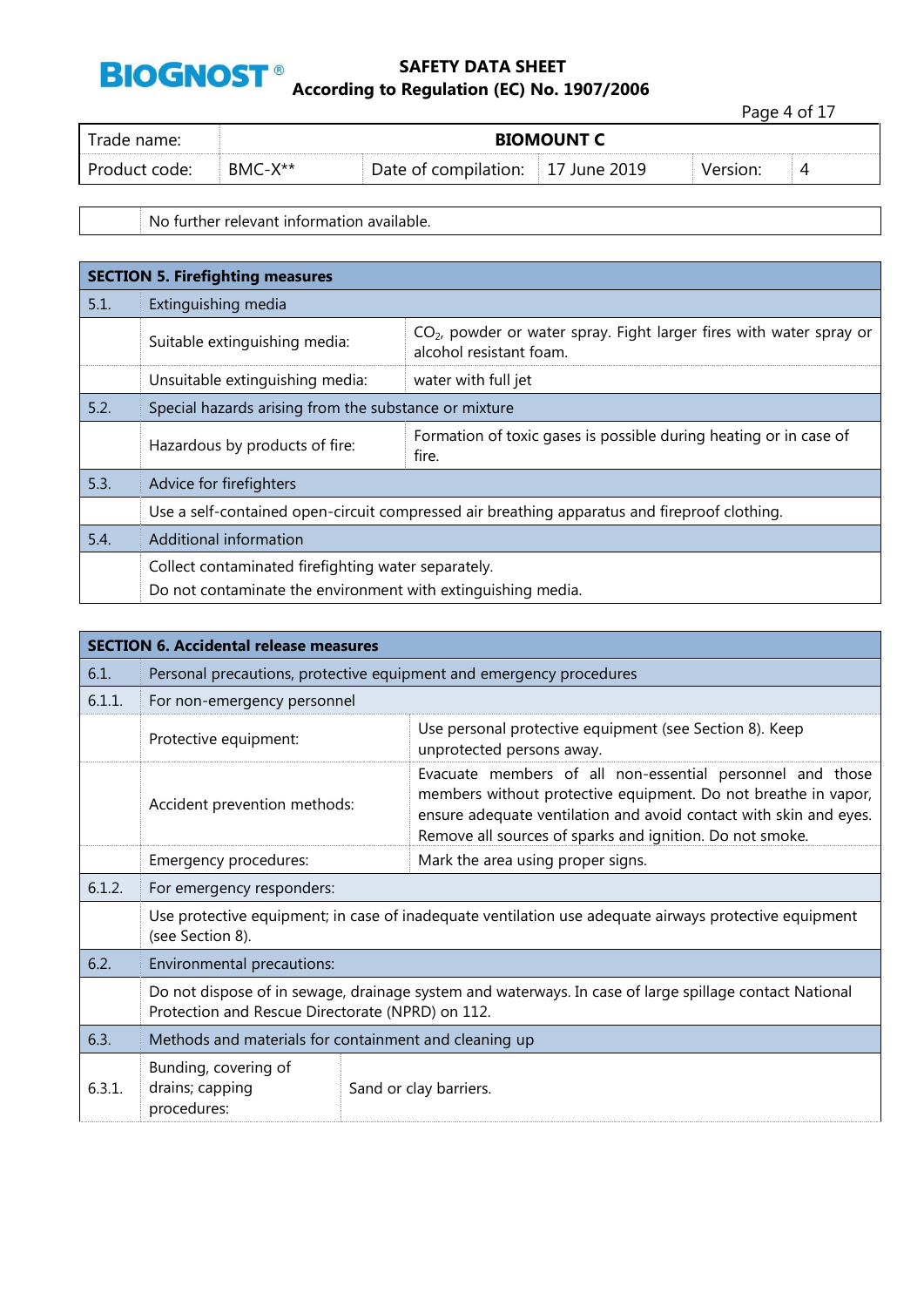

Page 5 of 17

| rade name:    | <b>BIOMOUNT C</b> |                      |           |          |   |
|---------------|-------------------|----------------------|-----------|----------|---|
| Product code: | BMC-X**           | Date of compilation: | June 2019 | Version: | ↵ |

| 6.3.2. | Cleaning up:                                                    | Contain spillage, and then collect with an electrically protected vacuum<br>cleaner or by wet-brushing and place the waste material in tightly closed<br>impermeable containers. Store the substance in well ventilated storage<br>rooms until disposal. Submit for disposal to the legal persons authorized by<br>the Ministry of Environmental and Nature Protection. After disposal of the<br>products, wash the area and and involved materials with water. |  |
|--------|-----------------------------------------------------------------|-----------------------------------------------------------------------------------------------------------------------------------------------------------------------------------------------------------------------------------------------------------------------------------------------------------------------------------------------------------------------------------------------------------------------------------------------------------------|--|
| 6.3.3. | Other information:                                              | Do not use tools that may cause sparks.                                                                                                                                                                                                                                                                                                                                                                                                                         |  |
| 6.4.   | Reference to other sections                                     |                                                                                                                                                                                                                                                                                                                                                                                                                                                                 |  |
|        | See Section 7 for information on safe handling.                 |                                                                                                                                                                                                                                                                                                                                                                                                                                                                 |  |
|        | See Section 8 for information on personal protection equipment. |                                                                                                                                                                                                                                                                                                                                                                                                                                                                 |  |
|        | See Section 13 for disposal information.                        |                                                                                                                                                                                                                                                                                                                                                                                                                                                                 |  |

|        | <b>SECTION 7. Handling and storage</b>                                                           |                                                                                                                                                                                      |                                                                                                                                                                                       |  |  |
|--------|--------------------------------------------------------------------------------------------------|--------------------------------------------------------------------------------------------------------------------------------------------------------------------------------------|---------------------------------------------------------------------------------------------------------------------------------------------------------------------------------------|--|--|
| 7.1.   | Precautions for safe handling                                                                    |                                                                                                                                                                                      |                                                                                                                                                                                       |  |  |
| 7.1.1. | Protection measures                                                                              |                                                                                                                                                                                      |                                                                                                                                                                                       |  |  |
|        | Measures to prevent fire:                                                                        |                                                                                                                                                                                      | Use in well ventilated storage rooms. Keep<br>away from sources of heat and ignition.<br>Carry out measures for preventing static<br>electricity.                                     |  |  |
|        | Measures to prevent aerosol and dust generation:                                                 |                                                                                                                                                                                      | Secure proper ventilation.                                                                                                                                                            |  |  |
|        | Measures to protect the environment:                                                             |                                                                                                                                                                                      | Prevent spilling into the sewage system and<br>waterways.                                                                                                                             |  |  |
|        | Other measures:                                                                                  |                                                                                                                                                                                      |                                                                                                                                                                                       |  |  |
| 7.1.2. | Advice on general occupational hygiene:                                                          |                                                                                                                                                                                      |                                                                                                                                                                                       |  |  |
|        | Do not eat, drink or smoke in the workspace. Thoroughly wash hands after work and before eating. |                                                                                                                                                                                      |                                                                                                                                                                                       |  |  |
| 7.2.   | Conditions for safe storage, including any incompatibilities                                     |                                                                                                                                                                                      |                                                                                                                                                                                       |  |  |
|        | Technical measures and storage conditions:                                                       |                                                                                                                                                                                      | Keep in tightly closed and upright set containers in a<br>well ventilated storage rooms, and away from sources<br>of heat, sunlight, and other incompatible substances.               |  |  |
|        | Packaging materials:                                                                             |                                                                                                                                                                                      | Manufacturer's original packaging.                                                                                                                                                    |  |  |
|        | Requirements for storage rooms and vessels:                                                      | tightly closed.                                                                                                                                                                      | Keep away from food and drink. Keep the containers                                                                                                                                    |  |  |
|        | Advices for storage equipment:                                                                   | The storage must be made of hard material; floors<br>must be resistant to chemicals. There must be no<br>drain that directly leads into sewage system. Secure<br>proper ventilation. |                                                                                                                                                                                       |  |  |
|        | Further information on storage conditions:                                                       |                                                                                                                                                                                      | Do not place the unused material in the storage room<br>and do not use empty containers for storing other<br>chemicals. Do not store with incompatible materials<br>(see Section 10). |  |  |
| 7.3.   | Specific end use(s)                                                                              |                                                                                                                                                                                      |                                                                                                                                                                                       |  |  |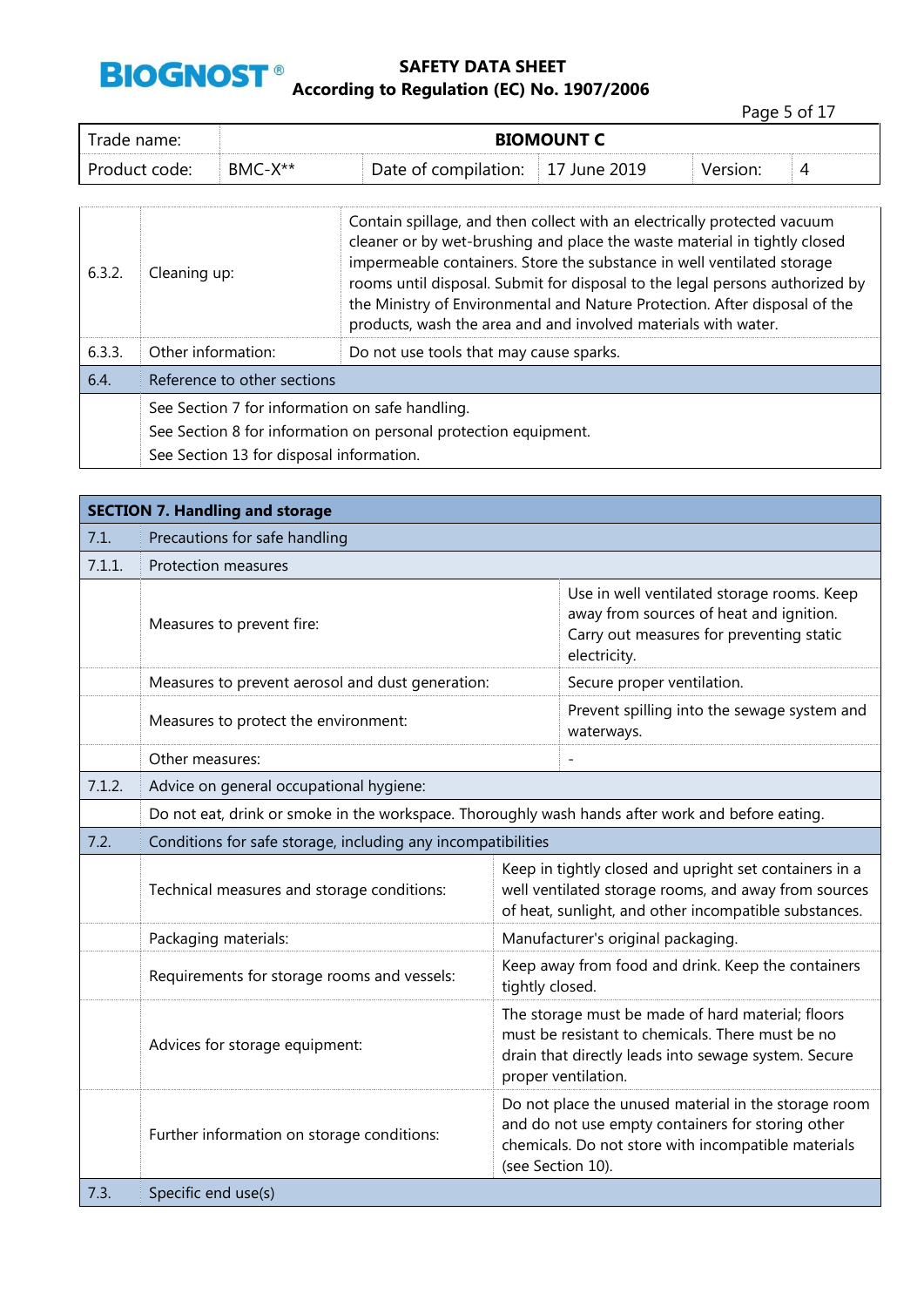

|               |              |                                     |                   |          | Page 6 of 17 |  |
|---------------|--------------|-------------------------------------|-------------------|----------|--------------|--|
| Trade name:   |              |                                     | <b>BIOMOUNT C</b> |          |              |  |
| Product code: | $BMC-X^{**}$ | Date of compilation:   17 June 2019 |                   | Version: | 4            |  |
|               |              |                                     |                   |          |              |  |

| .וטווא<br>∼ ⊷                                                         | $\overline{\phantom{a}}$ |
|-----------------------------------------------------------------------|--------------------------|
| .<br>s∩li<br>utions:<br>specific<br>Inc<br>101111<br>. sector<br>rial | $\overline{\phantom{0}}$ |

| <b>SECTION 8. Exposure controls/personal protection</b>              |                          |                       |                          |                          |                                                         |                              |                          |                                                                                                                                                 |                               |
|----------------------------------------------------------------------|--------------------------|-----------------------|--------------------------|--------------------------|---------------------------------------------------------|------------------------------|--------------------------|-------------------------------------------------------------------------------------------------------------------------------------------------|-------------------------------|
| 8.1.<br>Control parameters                                           |                          |                       |                          |                          |                                                         |                              |                          |                                                                                                                                                 |                               |
| Substance                                                            |                          | CAS No                |                          |                          | Occupational exposure limit<br>values/short term values |                              |                          | <b>Biological limit values</b>                                                                                                                  |                               |
|                                                                      |                          |                       |                          |                          | ppm                                                     |                              | mg/m <sup>3</sup>        |                                                                                                                                                 |                               |
| Xylene (all isomers)                                                 |                          | 1330-20-7             |                          |                          | 50/100                                                  |                              | 220/440                  | 1.50 mg/L (14.13 µmol/L) xylene,<br>blood, end of shift<br>1.50 g/g (0.88 mol/mol)<br>creatinine (methyl hippuric acid,<br>urine, end of shift) |                               |
|                                                                      |                          |                       |                          |                          |                                                         |                              |                          |                                                                                                                                                 |                               |
| Substance:<br>$\overline{\phantom{a}}$                               |                          |                       |                          |                          |                                                         |                              |                          |                                                                                                                                                 |                               |
| EC No:<br>$\overline{\phantom{a}}$                                   |                          | CAS No:               | $\overline{a}$           |                          |                                                         |                              |                          |                                                                                                                                                 |                               |
| <b>DNEL</b>                                                          |                          |                       |                          |                          |                                                         |                              |                          |                                                                                                                                                 |                               |
|                                                                      |                          |                       |                          |                          | <b>Industrial</b>                                       |                              |                          |                                                                                                                                                 |                               |
| Route of exposure:                                                   |                          | Acute effect<br>local | Acute effect<br>systemic |                          |                                                         | Chronic effect<br>local      |                          |                                                                                                                                                 | Chronic effect<br>systemic    |
| Oral                                                                 |                          |                       | $\overline{\phantom{a}}$ |                          |                                                         |                              |                          |                                                                                                                                                 | $\overline{\phantom{0}}$      |
| Inhalation                                                           | 289 mg/m $3$<br>(xylene) |                       | $\overline{\phantom{a}}$ |                          |                                                         | $\overline{\phantom{a}}$     |                          |                                                                                                                                                 | 77 mg/m <sup>3</sup> (xylene) |
| Dermal                                                               | $\overline{\phantom{a}}$ |                       | $\overline{\phantom{a}}$ |                          |                                                         | $\qquad \qquad \blacksquare$ |                          |                                                                                                                                                 | 180 mg/kg (xylene)            |
| Critical physical parameters: solubility, flammability, corrosivity: |                          |                       |                          |                          |                                                         |                              | $\overline{\phantom{a}}$ |                                                                                                                                                 |                               |
|                                                                      |                          |                       |                          |                          | <b>Consumer</b>                                         |                              |                          |                                                                                                                                                 |                               |
| Route of exposure:                                                   |                          | Acute effect<br>local |                          | Acute effect<br>systemic | Chronic effect<br>local                                 |                              |                          | Chronic effect<br>systemic                                                                                                                      |                               |
| Oral                                                                 |                          |                       | $\overline{\phantom{a}}$ |                          |                                                         | ÷,                           |                          |                                                                                                                                                 |                               |
| Inhalation                                                           | 174 mg/m $3$<br>(xylene) |                       |                          |                          |                                                         |                              |                          |                                                                                                                                                 | 14,8 mg/m $3$ (xylene)        |
| Dermal                                                               |                          |                       | $\overline{\phantom{a}}$ |                          |                                                         |                              |                          |                                                                                                                                                 | 108 mg/kg (xylene)            |
| <b>PNEC</b>                                                          |                          |                       |                          |                          |                                                         |                              |                          |                                                                                                                                                 |                               |
| Environmental protection target                                      |                          |                       |                          | <b>PNEC</b>              |                                                         |                              |                          |                                                                                                                                                 |                               |
| Fresh water                                                          |                          |                       |                          | 0.327 mg/l               |                                                         | (xylene)                     |                          |                                                                                                                                                 |                               |
| Freshwater sediments                                                 |                          |                       |                          |                          | 12.46 mg/kg (xylene)                                    |                              |                          |                                                                                                                                                 |                               |
| Marine water                                                         |                          |                       |                          |                          | 0.327 mg/l                                              |                              | (xylene)                 |                                                                                                                                                 |                               |
| Marine sediments                                                     |                          |                       |                          |                          | 12.46 mg/kg (xylene)                                    |                              |                          |                                                                                                                                                 |                               |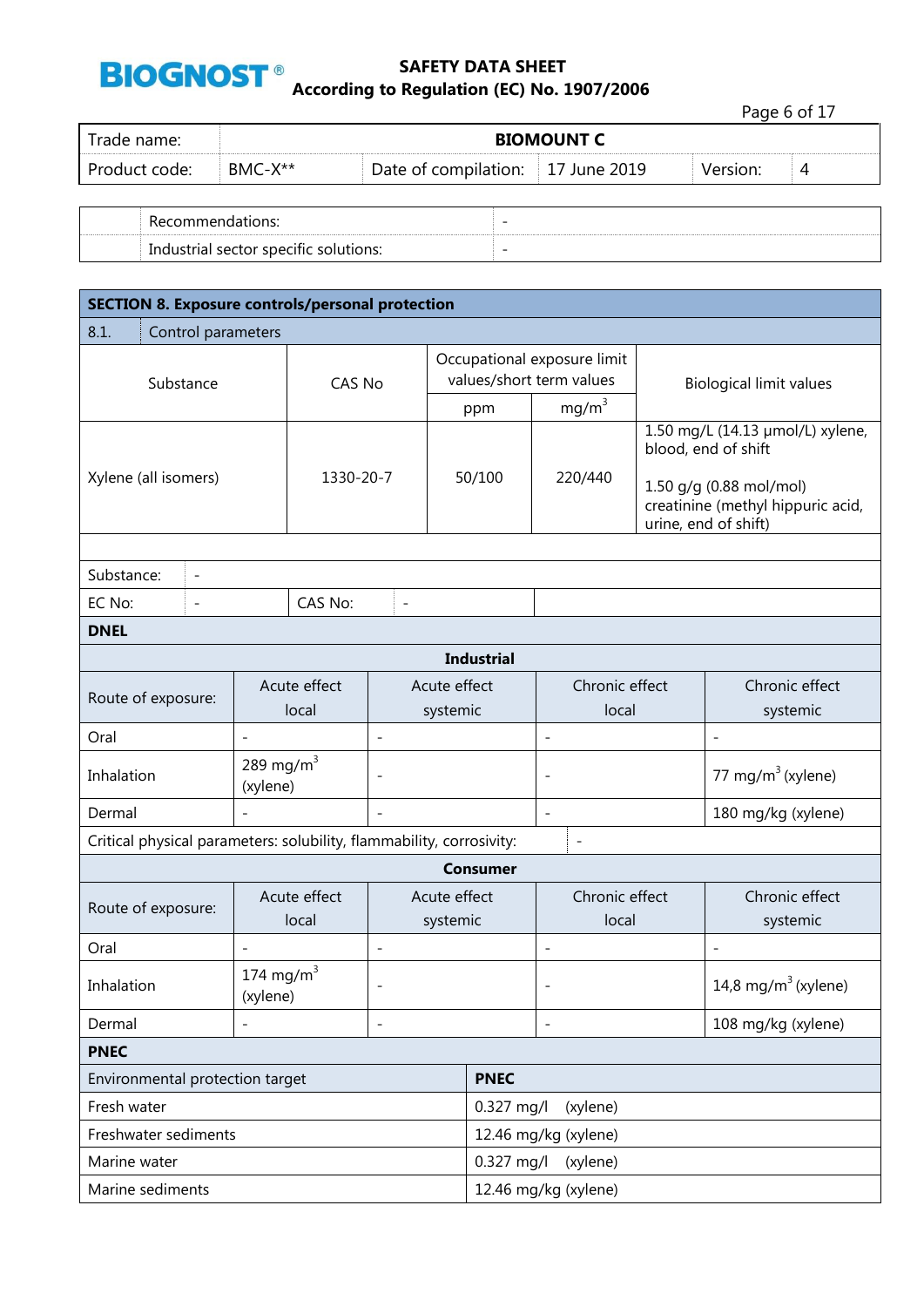

|                     |                          |                                                                                      |                   |                                                                                                                                                                                                                                                                                                               |                                                                                                                                                                                                                                                                   |          | Page 7 of 17   |  |  |  |
|---------------------|--------------------------|--------------------------------------------------------------------------------------|-------------------|---------------------------------------------------------------------------------------------------------------------------------------------------------------------------------------------------------------------------------------------------------------------------------------------------------------|-------------------------------------------------------------------------------------------------------------------------------------------------------------------------------------------------------------------------------------------------------------------|----------|----------------|--|--|--|
| Trade name:         |                          |                                                                                      | <b>BIOMOUNT C</b> |                                                                                                                                                                                                                                                                                                               |                                                                                                                                                                                                                                                                   |          |                |  |  |  |
|                     | Product code:<br>BMC-X** |                                                                                      |                   | Date of compilation:                                                                                                                                                                                                                                                                                          | 17 June 2019                                                                                                                                                                                                                                                      | Version: | $\overline{4}$ |  |  |  |
| Food chain          |                          |                                                                                      |                   | 0.327 mg/l                                                                                                                                                                                                                                                                                                    | (xylene)                                                                                                                                                                                                                                                          |          |                |  |  |  |
|                     |                          | Microorganisms in sewage treatment                                                   |                   | 6.58 mg/l                                                                                                                                                                                                                                                                                                     | (xylene)                                                                                                                                                                                                                                                          |          |                |  |  |  |
| Soil (agricultural) |                          |                                                                                      |                   |                                                                                                                                                                                                                                                                                                               | 2.31 mg/kg (xylene)                                                                                                                                                                                                                                               |          |                |  |  |  |
| Air                 |                          |                                                                                      |                   |                                                                                                                                                                                                                                                                                                               | No information available                                                                                                                                                                                                                                          |          |                |  |  |  |
|                     |                          |                                                                                      |                   |                                                                                                                                                                                                                                                                                                               |                                                                                                                                                                                                                                                                   |          |                |  |  |  |
| 8.2.                |                          | Exposure controls                                                                    |                   |                                                                                                                                                                                                                                                                                                               |                                                                                                                                                                                                                                                                   |          |                |  |  |  |
| 8.2.1.              |                          | Appropriate engineering controls                                                     |                   |                                                                                                                                                                                                                                                                                                               |                                                                                                                                                                                                                                                                   |          |                |  |  |  |
|                     |                          | Substance/mixture related<br>measures to prevent exposure<br>during identified uses: |                   | the workspace.                                                                                                                                                                                                                                                                                                | Use personal protective equipment. Do not eat, drink or smoke in                                                                                                                                                                                                  |          |                |  |  |  |
|                     | exposure:                | Structural measures to prevent                                                       |                   | No information available                                                                                                                                                                                                                                                                                      |                                                                                                                                                                                                                                                                   |          |                |  |  |  |
|                     |                          | Organisational measures to<br>prevent exposure:                                      |                   |                                                                                                                                                                                                                                                                                                               | Organization of work in order to reduce other worker's influence<br>during work process.                                                                                                                                                                          |          |                |  |  |  |
|                     | exposure:                | Technical measures to prevent                                                        |                   | Secure proper workspace ventilation in order to keep<br>concentration levels in air below permitted levels.                                                                                                                                                                                                   |                                                                                                                                                                                                                                                                   |          |                |  |  |  |
| 8.2.2.              |                          | Personal protection equipment:                                                       |                   |                                                                                                                                                                                                                                                                                                               |                                                                                                                                                                                                                                                                   |          |                |  |  |  |
| $8.2.2.1$ .         |                          | Eye and face protection:                                                             |                   | Face shield and safety glasses Use equipment for eye protection<br>tested and approved under appropriate government standards<br>such as EN 166(EU)                                                                                                                                                           |                                                                                                                                                                                                                                                                   |          |                |  |  |  |
| 8.2.2.2.            |                          | Skin protection                                                                      |                   |                                                                                                                                                                                                                                                                                                               |                                                                                                                                                                                                                                                                   |          |                |  |  |  |
|                     |                          |                                                                                      |                   | Gloves must be inspected prior to use. Use proper glove removal<br>technique (without touching glove's outer surface) to avoid skin<br>contact with this product. The selected protective gloves have to<br>satisfy the specifications of EU Directive 89/686/EEC and the<br>standard EN 374 derived from it. |                                                                                                                                                                                                                                                                   |          |                |  |  |  |
|                     |                          | Hand protection:                                                                     |                   | Full contact:<br>Glove material: Viton<br>Glove thickness: 0.7 mm<br>Break through time: 480 min<br>Splash contact:<br>Glove material: Nitrile rubber<br>Glove thickness: 0.4 mm<br>Break through time: 35 min                                                                                                |                                                                                                                                                                                                                                                                   |          |                |  |  |  |
|                     |                          | Other skin protection:                                                               |                   |                                                                                                                                                                                                                                                                                                               | Complete suit protecting against chemicals, flame retardant<br>antistatic protective clothing (EN 13688). The type of protective<br>equipment must be selected according to the concentration and<br>amount of the dangerous substance at the specific workplace. |          |                |  |  |  |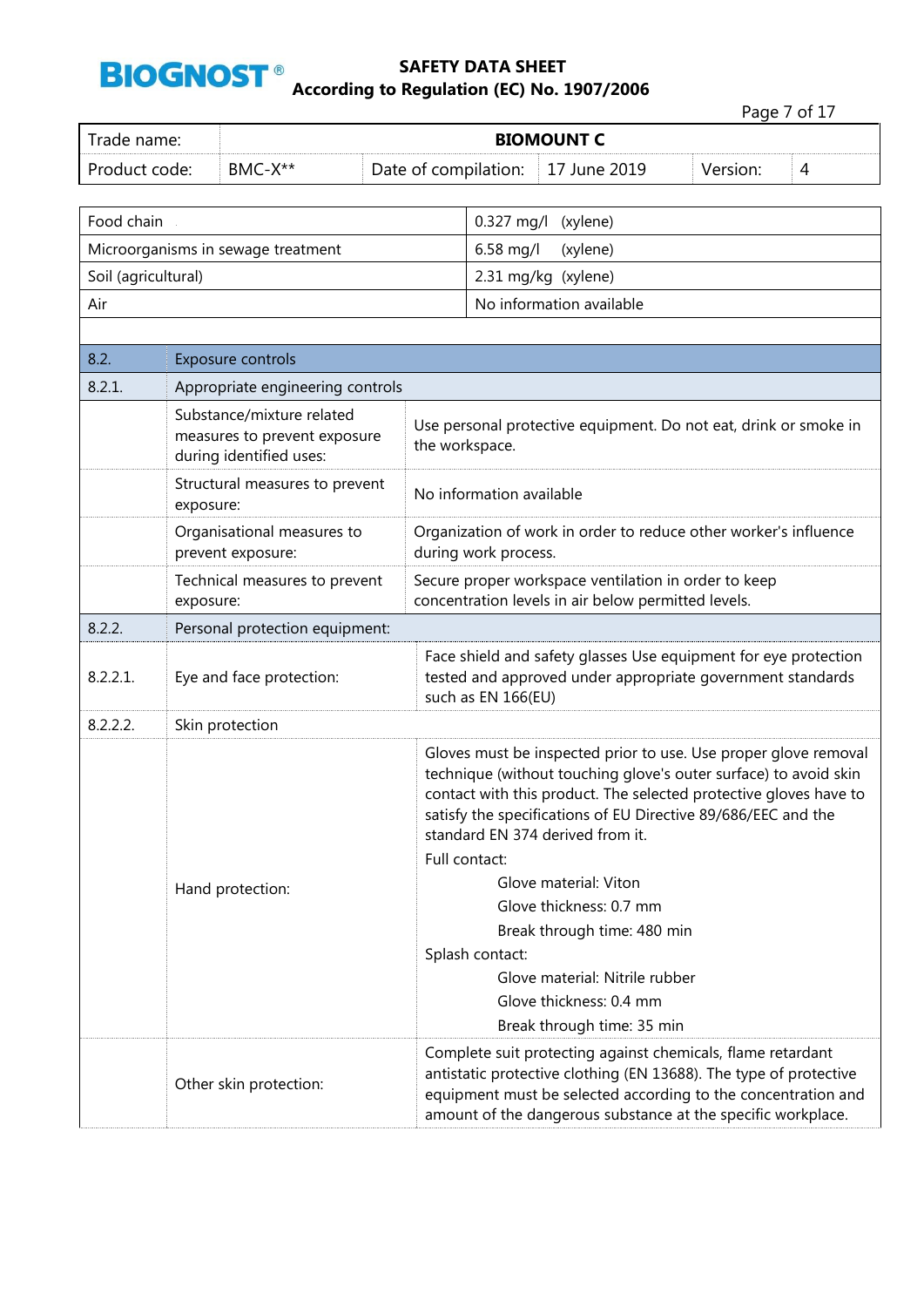

Page 8 of 17

| Trade name:   |         | <b>BIOMOUNT C</b>    |              |          |  |  |  |  |
|---------------|---------|----------------------|--------------|----------|--|--|--|--|
| Product code: | BMC-X** | Date of compilation: | 2019<br>June | Version: |  |  |  |  |

| 8.2.2.3. | Respiratory protection:                                    | Where risk assessment shows air-purifying respirators are<br>appropriate use type ABEK (EN 14387) respirator cartridges as a<br>backup to engine protection, use a full-face supplied air<br>respirator. Use respirators and components tested and approved<br>under appropriate government standards such as CEN (EU). |
|----------|------------------------------------------------------------|-------------------------------------------------------------------------------------------------------------------------------------------------------------------------------------------------------------------------------------------------------------------------------------------------------------------------|
| 8.2.2.4  | Thermal hazards:                                           | No information available                                                                                                                                                                                                                                                                                                |
| 8.2.3.   | Environmental exposure controls                            |                                                                                                                                                                                                                                                                                                                         |
|          | Substance/mixture related<br>measures to prevent exposure: | See Section 6                                                                                                                                                                                                                                                                                                           |
|          | Structural measures to prevent<br>exposure:                | Use modern equipment.                                                                                                                                                                                                                                                                                                   |
|          | Organisational measures to<br>prevent exposure:            | Adapt the work process to the required working conditions of<br>the workplace.                                                                                                                                                                                                                                          |
|          | Technical measures to prevent<br>exposure:                 | See Section 6                                                                                                                                                                                                                                                                                                           |

| <b>SECTION 9. Physical and chemical properties</b> |                                                       |                          |                          |  |  |  |  |  |  |
|----------------------------------------------------|-------------------------------------------------------|--------------------------|--------------------------|--|--|--|--|--|--|
| 9.1.                                               | Information on basic physical and chemical properties |                          |                          |  |  |  |  |  |  |
|                                                    |                                                       | Value                    | Method                   |  |  |  |  |  |  |
|                                                    | Physical state:                                       | liquid                   | No information available |  |  |  |  |  |  |
|                                                    | Colour:                                               | yellow                   | No information available |  |  |  |  |  |  |
|                                                    | Odour:                                                | aromatic                 | No information available |  |  |  |  |  |  |
|                                                    | Odour threshold:                                      | No information available | No information available |  |  |  |  |  |  |
|                                                    | pH:                                                   | No information available | No information available |  |  |  |  |  |  |
|                                                    | Melting point / freezing point;                       | No information available | No information available |  |  |  |  |  |  |
|                                                    | Initial boiling point and boiling range:              | No information available | No information available |  |  |  |  |  |  |
|                                                    | Flash point:                                          | 29 °C                    | No information available |  |  |  |  |  |  |
|                                                    | Evaporation rate:                                     | No information available | No information available |  |  |  |  |  |  |
|                                                    | Flammability (solid, gas):                            | No information available | No information available |  |  |  |  |  |  |
|                                                    | Upper/lower flammability or explosive<br>limits:      | No information available | No information available |  |  |  |  |  |  |
|                                                    | Vapour pressure:                                      | No information available | No information available |  |  |  |  |  |  |
|                                                    | Vapour density:                                       | No information available | No information available |  |  |  |  |  |  |
|                                                    | Relative density                                      | No information available | No information available |  |  |  |  |  |  |
|                                                    | Bulk density:                                         | No information available | No information available |  |  |  |  |  |  |
|                                                    | Solubility(ies):                                      | Insoluble in water       | No information available |  |  |  |  |  |  |
|                                                    | Partition coefficient: n-octanol/water<br>(log Pow):  | No information available | No information available |  |  |  |  |  |  |
|                                                    | Auto-ignition temperature:                            | No information available | No information available |  |  |  |  |  |  |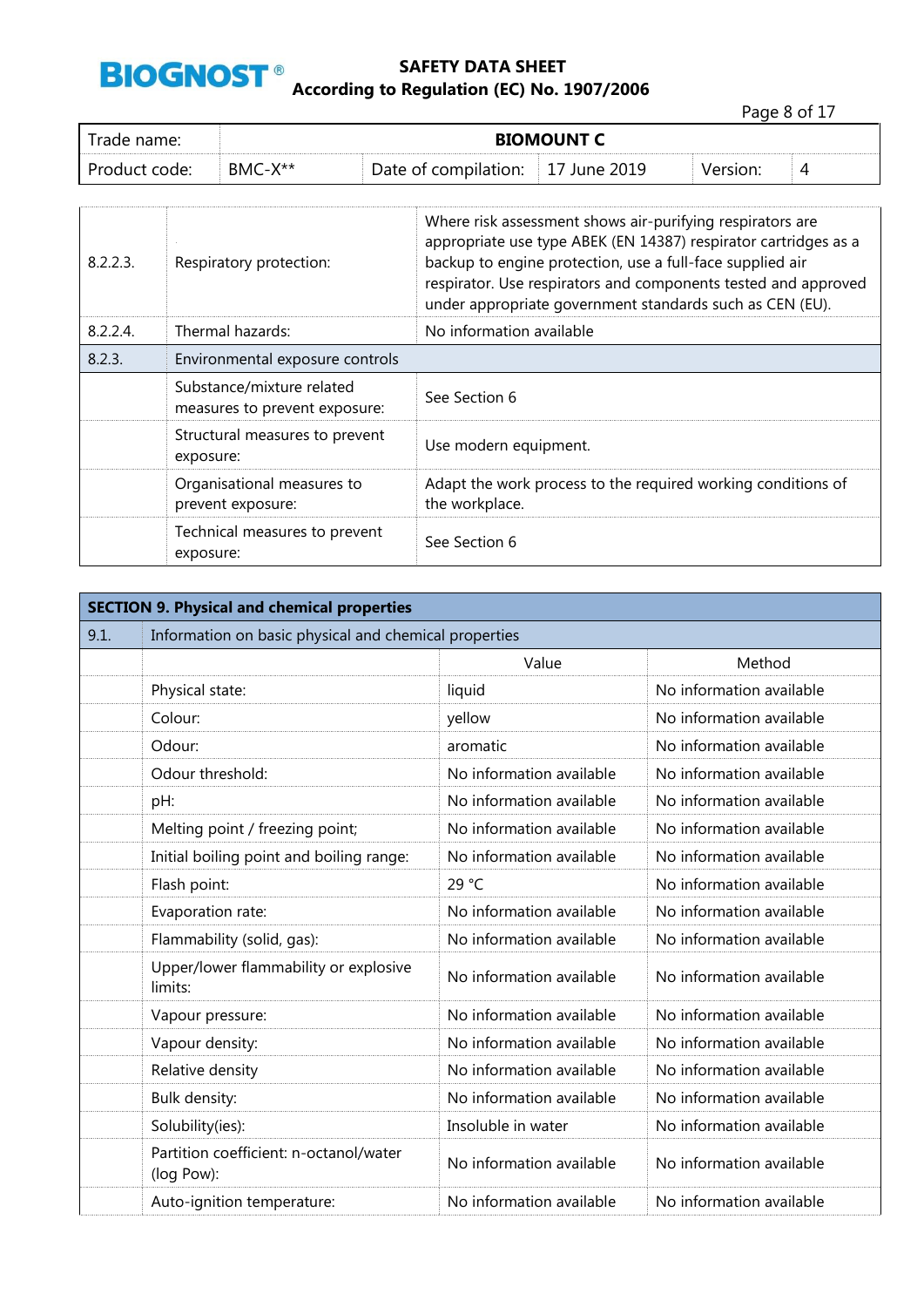

|               |         |                                   |                   | Page 9 of 17 |   |
|---------------|---------|-----------------------------------|-------------------|--------------|---|
| Trade name: I |         |                                   | <b>BIOMOUNT C</b> |              |   |
| Product code: | BMC-X** | Date of compilation: 17 June 2019 |                   | Version:     | 4 |

|      | Decomposition temperature: | No information available | No information available |
|------|----------------------------|--------------------------|--------------------------|
|      | Viscosity:                 | No information available | No information available |
|      | Explosive properties:      | No information available | No information available |
|      | Oxidising properties:      | No information available | No information available |
| 9.2. | Other information          |                          |                          |
|      |                            |                          |                          |

| <b>SECTION 10.: Stability and reactivity</b> |                                     |                                                                           |  |  |  |
|----------------------------------------------|-------------------------------------|---------------------------------------------------------------------------|--|--|--|
| 10.1.                                        | Reactivity:                         | No relevant information available.                                        |  |  |  |
| 10.2.                                        | Chemical stability:                 | The product is chemically stable under recommended storage<br>conditions. |  |  |  |
| 10.3.                                        | Possibility of hazardous reactions: | No dangerous reactions known.                                             |  |  |  |
| 10.4.                                        | Conditions to avoid:                | Sources of heat, flamesa and sparks.                                      |  |  |  |
| 10.5.                                        | Incompatible materials:             | Strong oxidizing agents.                                                  |  |  |  |
| $\vert$ 10.6.                                | Hazardous decomposition products:   | Carbon monoxide.                                                          |  |  |  |

| <b>SECTION 11. Toxicological information</b> |                                                 |                                                             |                    |                                                                                               |                                                              |                                     |                          |  |  |
|----------------------------------------------|-------------------------------------------------|-------------------------------------------------------------|--------------------|-----------------------------------------------------------------------------------------------|--------------------------------------------------------------|-------------------------------------|--------------------------|--|--|
| 11.1.                                        | Information on toxicological effects            |                                                             |                    |                                                                                               |                                                              |                                     |                          |  |  |
|                                              | Acute toxicity:                                 |                                                             |                    |                                                                                               |                                                              |                                     |                          |  |  |
| Route of<br>exposure:                        |                                                 | Method                                                      | Species            |                                                                                               | Effective<br>Dose<br>$LD_{50}/LC_{50}$ or<br>$ATE_{mixture}$ | Exposure time                       | Results                  |  |  |
| Oral:                                        |                                                 | No information<br>available                                 | rat                | $LD_{50}$                                                                                     |                                                              | No information<br>available         | 3.523 mg/kg (xylene)     |  |  |
| Dermal:                                      |                                                 | No information<br>available                                 | rabbit             | $LD_{50}$                                                                                     |                                                              | No information<br>available         | 1.134 mg/kg (xylene)     |  |  |
| Inhalation:                                  | No information<br>$LC_{50}$<br>rat<br>available |                                                             |                    | 4 h                                                                                           | 11.,23 mg/l (xylene)                                         |                                     |                          |  |  |
|                                              |                                                 |                                                             |                    |                                                                                               |                                                              |                                     |                          |  |  |
|                                              |                                                 | Specific target organ toxicity - single exposure (STOT-SE): |                    |                                                                                               |                                                              |                                     |                          |  |  |
|                                              |                                                 |                                                             | Specific effects   |                                                                                               |                                                              | Target organ                        | <b>Note</b>              |  |  |
| Oral:                                        |                                                 | No information available                                    |                    | No information available                                                                      |                                                              | $\overline{\phantom{a}}$            |                          |  |  |
| Dermal:                                      |                                                 | No information available                                    |                    |                                                                                               |                                                              | No information available            | $\overline{\phantom{a}}$ |  |  |
| Inhalation:<br>No information available      |                                                 |                                                             | Respiratory system |                                                                                               |                                                              | May cause respiratory<br>irritation |                          |  |  |
|                                              |                                                 |                                                             |                    |                                                                                               |                                                              |                                     |                          |  |  |
| Aspiration hazard:                           |                                                 |                                                             |                    | May cause respiratory irritation. May be fatal if swallowed and<br>enters respiratory system. |                                                              |                                     |                          |  |  |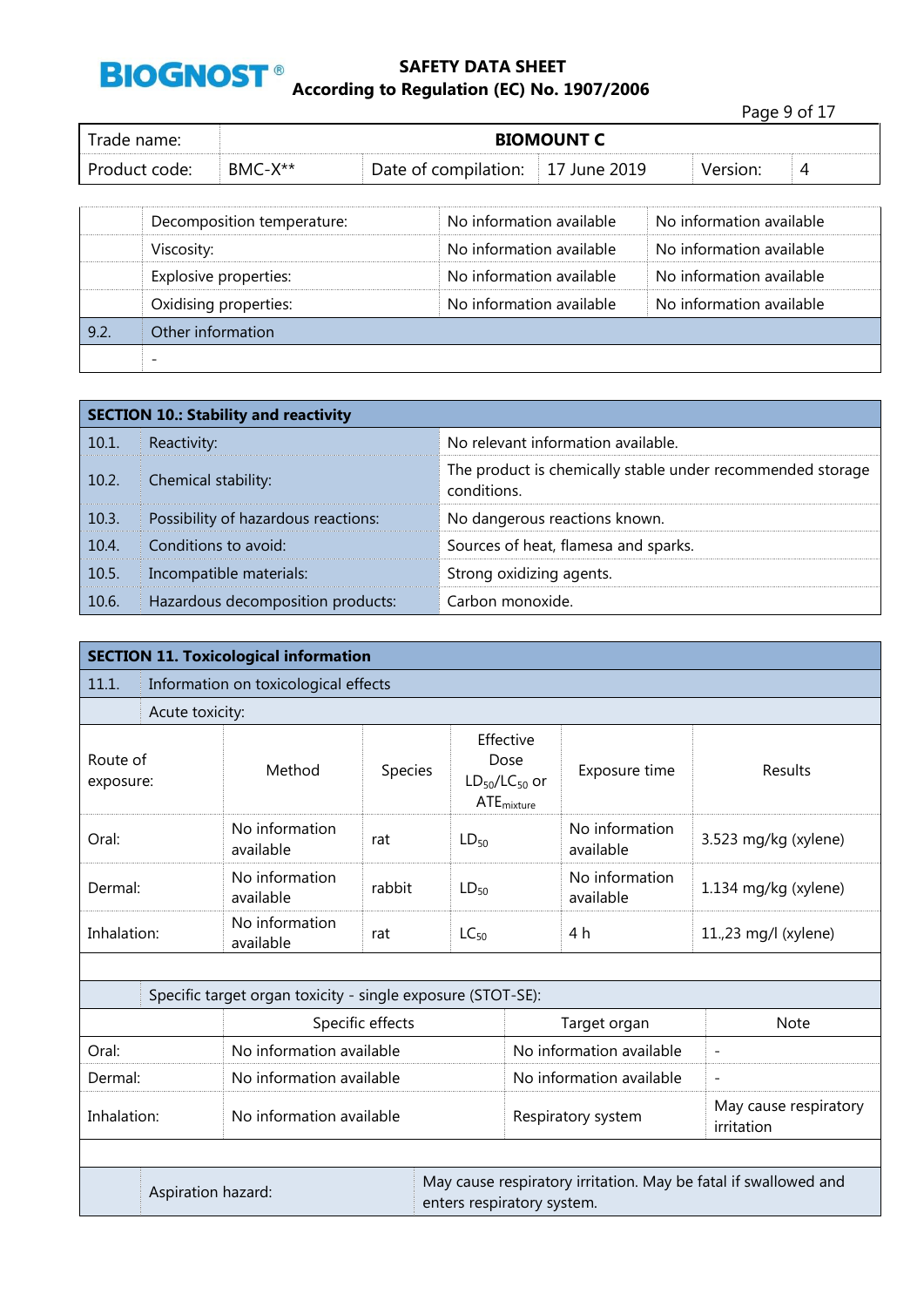

 $\Gamma$ 

#### **SAFETY DATA SHEET According to Regulation (EC) No. 1907/2006**

Page 10 of 17 Trade name: **BIOMOUNT C** Product code: BMC-X<sup>\*\*</sup> Date of compilation: 17 June 2019 Version: 4

٦

| Irritation and corrosion         |                                   |                          |                                                                                                                                                                                                                                                                                                                                                                                                                                                                                                                  |                                       |                          |                          |                                                                                                |                                                                                                                                                                                               |  |
|----------------------------------|-----------------------------------|--------------------------|------------------------------------------------------------------------------------------------------------------------------------------------------------------------------------------------------------------------------------------------------------------------------------------------------------------------------------------------------------------------------------------------------------------------------------------------------------------------------------------------------------------|---------------------------------------|--------------------------|--------------------------|------------------------------------------------------------------------------------------------|-----------------------------------------------------------------------------------------------------------------------------------------------------------------------------------------------|--|
|                                  |                                   |                          | Exposure<br>time                                                                                                                                                                                                                                                                                                                                                                                                                                                                                                 | Species                               | Evaluation               | Method                   |                                                                                                | <b>Note</b>                                                                                                                                                                                   |  |
| Skin corrosion/irritation        |                                   | 24h                      | rabbit<br>(xylene)                                                                                                                                                                                                                                                                                                                                                                                                                                                                                               |                                       |                          |                          |                                                                                                | Causes skin irritation.                                                                                                                                                                       |  |
| Serious eye<br>damage/irritation |                                   | $\overline{\phantom{a}}$ | $\overline{\phantom{a}}$                                                                                                                                                                                                                                                                                                                                                                                                                                                                                         |                                       | $\overline{\phantom{a}}$ | $\overline{\phantom{a}}$ |                                                                                                | No information available                                                                                                                                                                      |  |
|                                  |                                   |                          |                                                                                                                                                                                                                                                                                                                                                                                                                                                                                                                  |                                       |                          |                          |                                                                                                |                                                                                                                                                                                               |  |
| Sensitization                    |                                   |                          |                                                                                                                                                                                                                                                                                                                                                                                                                                                                                                                  |                                       |                          |                          |                                                                                                |                                                                                                                                                                                               |  |
| Skin sensitization:              |                                   |                          | No information available                                                                                                                                                                                                                                                                                                                                                                                                                                                                                         |                                       |                          |                          |                                                                                                |                                                                                                                                                                                               |  |
| Respiratory<br>sensitization:    |                                   |                          | No information available                                                                                                                                                                                                                                                                                                                                                                                                                                                                                         |                                       |                          |                          |                                                                                                |                                                                                                                                                                                               |  |
|                                  |                                   |                          |                                                                                                                                                                                                                                                                                                                                                                                                                                                                                                                  |                                       |                          |                          |                                                                                                |                                                                                                                                                                                               |  |
|                                  |                                   |                          | Symptoms related to physical, chemical, and toxicological properties                                                                                                                                                                                                                                                                                                                                                                                                                                             |                                       |                          |                          |                                                                                                |                                                                                                                                                                                               |  |
| Oral exposure:                   |                                   |                          | Nausea, vomiting (danger of aspiration), diarrhoea. Aspiration may cause headache, vertigo,<br>nausea, dazed feeling-unconsciousness/coma, possible hypothermia, reactions to the<br>heart/circulatory system such as vasodilation (flush), hypotension, arrhythmia (possible<br>ventricular fibrillation through cardiac sensitization), danger of central respiratory paralysis or<br>of cardiac arrest; functional disturbance to the liver and kidneys and persistent disturbance to<br>the CNS as sequelae. |                                       |                          |                          |                                                                                                |                                                                                                                                                                                               |  |
| Dermal exposure:                 | dry skin.                         |                          |                                                                                                                                                                                                                                                                                                                                                                                                                                                                                                                  |                                       |                          |                          |                                                                                                | Causes skin irritation, redness, swelling. Prolonged or repeated contact causes defatting and                                                                                                 |  |
| Inhalation<br>exposure:          |                                   |                          |                                                                                                                                                                                                                                                                                                                                                                                                                                                                                                                  |                                       |                          |                          | and fatique, difficult breathing, chest tightness, coordination and CNS disorders.             | Vapor inhalation may cause nose and throat irritation followed by sore throat, cough, difficult<br>breathing and suffocating. High concentration vapor inhalation may cause headache, malaise |  |
| Eye exposure:                    |                                   |                          | blurred vision, photophobia.                                                                                                                                                                                                                                                                                                                                                                                                                                                                                     |                                       |                          |                          | Vapors irritate eyes. Splashing may cause irritation and redness, lacrimation, pain, swelling, |                                                                                                                                                                                               |  |
|                                  |                                   |                          |                                                                                                                                                                                                                                                                                                                                                                                                                                                                                                                  |                                       |                          |                          |                                                                                                |                                                                                                                                                                                               |  |
|                                  |                                   |                          | Repeated dose toxicity (subacute, subchronic, chronic)                                                                                                                                                                                                                                                                                                                                                                                                                                                           |                                       |                          |                          |                                                                                                |                                                                                                                                                                                               |  |
|                                  | Dose                              |                          | Exposure<br>time                                                                                                                                                                                                                                                                                                                                                                                                                                                                                                 | Species                               |                          | Method                   | Evaluation                                                                                     | Note                                                                                                                                                                                          |  |
| Subacute oral                    | No information<br>available       |                          | <b>No</b><br>information<br>available                                                                                                                                                                                                                                                                                                                                                                                                                                                                            | No<br>information<br>available        | No                       | information<br>available | No<br>information<br>available                                                                 |                                                                                                                                                                                               |  |
| Subacute<br>dermal               | No<br>No information<br>available |                          | information<br>available                                                                                                                                                                                                                                                                                                                                                                                                                                                                                         | <b>No</b><br>information<br>available | No                       | information<br>available | <b>No</b><br>information<br>available                                                          |                                                                                                                                                                                               |  |
| Subacute<br>inhalation           | No information<br>available       |                          | No<br>information<br>available                                                                                                                                                                                                                                                                                                                                                                                                                                                                                   | No<br>information<br>available        | No                       | information<br>available | No<br>information<br>available                                                                 | $\qquad \qquad -$                                                                                                                                                                             |  |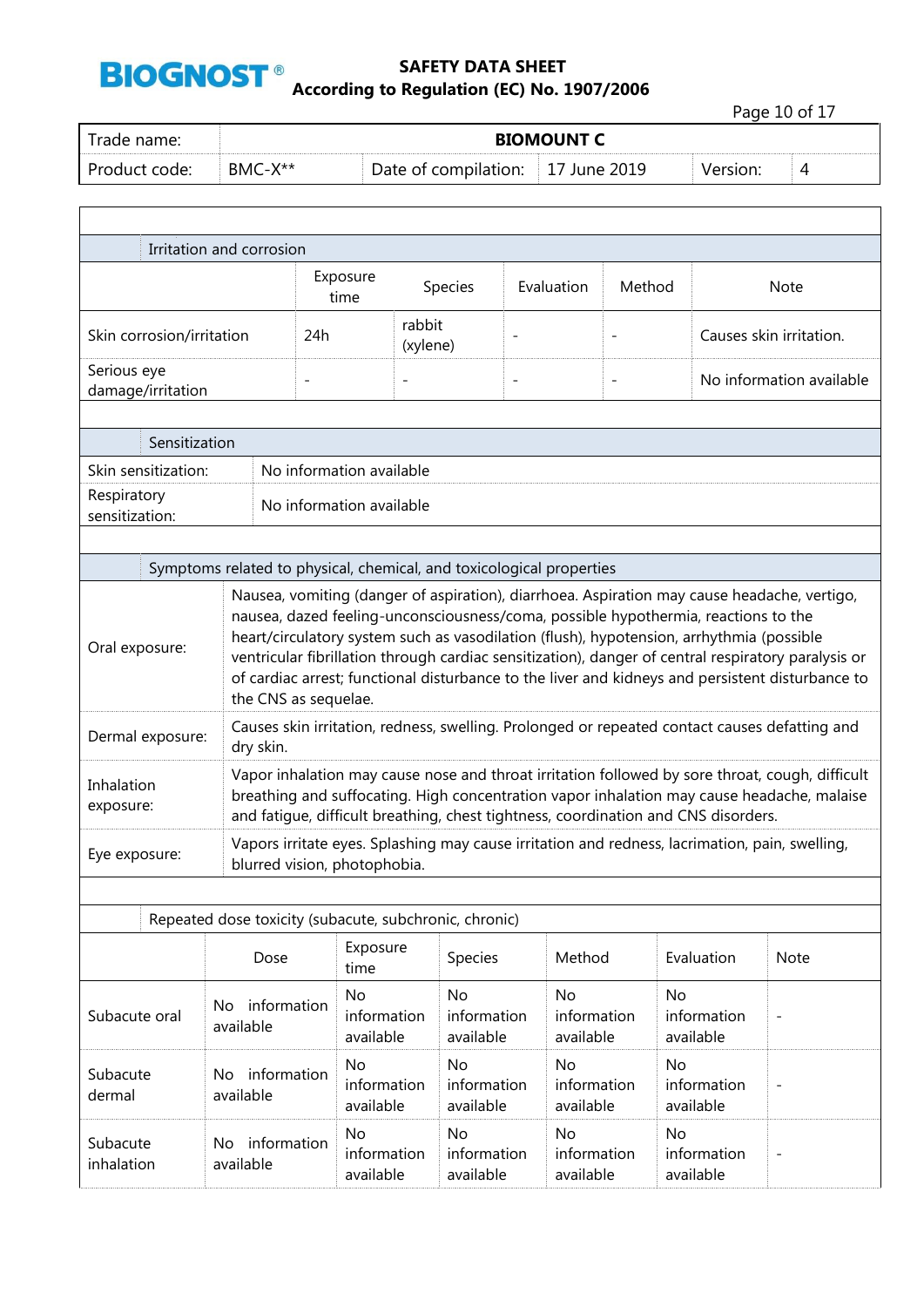

Page 11 of 17

| Trade name:   | <b>BIOMOUNT C</b> |                                   |  |          |  |
|---------------|-------------------|-----------------------------------|--|----------|--|
| Product code: | BMC-X**           | Date of compilation: 17 June 2019 |  | Version: |  |

| Subchronic oral          | information<br>No.<br>available | No<br>information<br>available  | No<br>information<br>available  | No<br>information<br>available  | No<br>information<br>available  |                          |
|--------------------------|---------------------------------|---------------------------------|---------------------------------|---------------------------------|---------------------------------|--------------------------|
| Subchronic<br>dermal     | information<br>No.<br>available | No<br>information<br>available  | No<br>information<br>available  | No.<br>information<br>available | No<br>information<br>available  | $\overline{\phantom{a}}$ |
| Subchronic<br>inhalation | information<br>No.<br>available | No.<br>information<br>available | No<br>information<br>available  | No.<br>information<br>available | No.<br>information<br>available | $\overline{\phantom{a}}$ |
| Chronic oral             | information<br>No.<br>available | No.<br>information<br>available | No.<br>information<br>available | No.<br>information<br>available | No.<br>information<br>available |                          |
| Chronic dermal           | information<br>No.<br>available | No.<br>information<br>available | No<br>information<br>available  | No.<br>information<br>available | No<br>information<br>available  |                          |
| Chronic<br>inhalation    | information<br>No.<br>available | No.<br>information<br>available | No<br>information<br>available  | No.<br>information<br>available | No<br>information<br>available  | $\overline{\phantom{0}}$ |

|                       | Specific target organ toxicity - repeated exposure (STOT-RE): |                                                |                                |
|-----------------------|---------------------------------------------------------------|------------------------------------------------|--------------------------------|
|                       | Specific effects                                              | Target organ                                   | Note                           |
| Subacute oral         | No information available                                      | No information available                       | $\overline{\phantom{a}}$       |
| Subacute dermal       | No information available                                      | No information available                       | $\overline{\phantom{a}}$       |
| Subacute inhalation   | No information available                                      | No information available                       | $\overline{\phantom{a}}$       |
| Subchronic oral       | No information available                                      | No information available                       | $\overline{\phantom{a}}$       |
| Subchronic dermal     | No information available                                      | No information available                       |                                |
| Subchronic inhalation | No information available                                      | No information available                       |                                |
| Chronic oral          | No information available                                      | No information available                       |                                |
| Chronic dermal        | No information available                                      | No information available                       | $\overline{\phantom{a}}$       |
| Chronic inhalation    | No information available                                      | Central<br>system,<br>nervous<br>liver, kidney | May cause<br>damage to organs. |
|                       |                                                               |                                                |                                |

| CMR effects (carcinogenicity, mutagenicity, reproductive toxicity) |                          |  |  |  |
|--------------------------------------------------------------------|--------------------------|--|--|--|
| Carcinogenicity:                                                   | No information available |  |  |  |
| Mutagenicity in-vitro:                                             | No information available |  |  |  |
| Genotoxicity:                                                      | No information available |  |  |  |
| Mutagenicity in-vivo:                                              | No information available |  |  |  |
| Germ cell mutagenicity:                                            | No information available |  |  |  |
| Reproductive toxicity:                                             | No information available |  |  |  |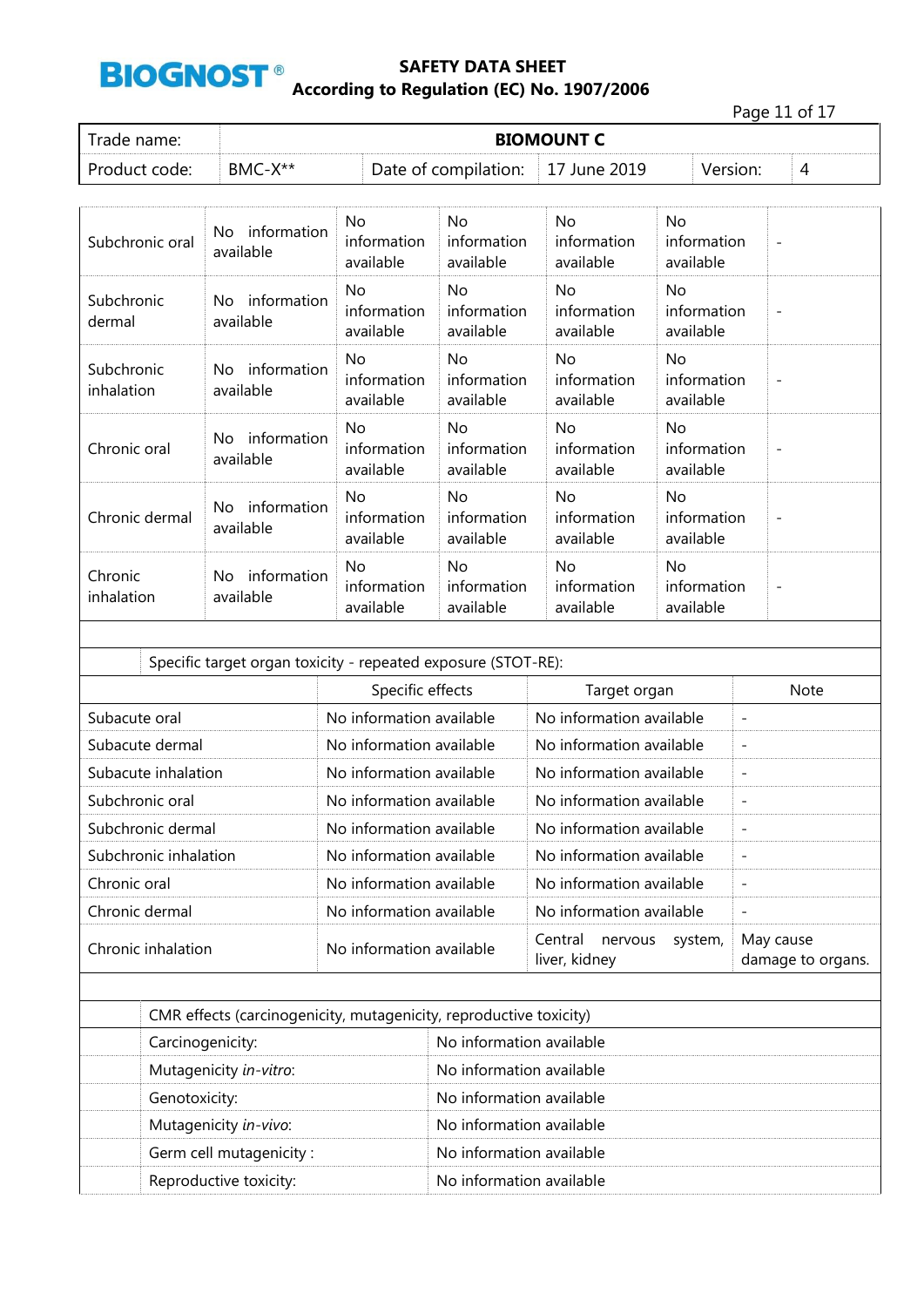

Page 12 of 17

| Trade name:   | <b>BIOMOUNT C</b> |                      |              |          |   |
|---------------|-------------------|----------------------|--------------|----------|---|
| Product code: | BMC-X**           | Date of compilation: | 17 June 2019 | Version: | ൧ |

|       | Summary of evaluation of the CMR<br>properties: | No information available |
|-------|-------------------------------------------------|--------------------------|
| 11.2. | Practical experiences:                          |                          |
|       | Classification observations:                    | No information available |
|       | Other observations:                             | No information available |
|       |                                                 |                          |
| 11.3. | General notes:                                  |                          |
|       |                                                 |                          |

| <b>SECTION 12. Ecological information</b>                                                     |                                                                 |                          |                                       |                                       |                                       |                          |
|-----------------------------------------------------------------------------------------------|-----------------------------------------------------------------|--------------------------|---------------------------------------|---------------------------------------|---------------------------------------|--------------------------|
| 12.1.<br><b>Toxicity</b>                                                                      |                                                                 |                          |                                       |                                       |                                       |                          |
| Acute (short-term)<br>toxicity                                                                | Dose                                                            | Exposure<br>time         | Species                               | Method                                | Evaluation                            | <b>Note</b>              |
| Fish                                                                                          | Oncorhynchus mykiss<br>$LC_{50}$<br>96 hours<br>(rainbow trout) |                          | <b>No</b><br>information<br>available | 3.3 mg/l<br>(xylene)                  | $\overline{\phantom{0}}$              |                          |
| <b>No</b><br>information<br>48 hours<br>Daphnia magna<br>Crustacea:<br>$EC_{50}$<br>available |                                                                 | 75.49 mg/l<br>(xylene)   | $\overline{\phantom{a}}$              |                                       |                                       |                          |
| Algae/aquatic<br>plants:                                                                      | $IC_{50}$                                                       | 72 hours                 | Pseudokirchneriella<br>subcapitata    | <b>No</b><br>information<br>available | 72 mg/l<br>(xylene)                   | $\overline{\phantom{a}}$ |
| Other organisms:                                                                              | $\overline{a}$                                                  | $\overline{\phantom{a}}$ | $\equiv$                              | $\overline{a}$                        | $\overline{\phantom{a}}$              | $\overline{\phantom{a}}$ |
| Chronic (long-term)<br>toxicity                                                               | Doza                                                            | Exposure<br>time         | Species                               | Method                                | Evaluation                            | <b>Note</b>              |
| Fish                                                                                          | $LC_{50}$                                                       | 96 hours                 | No information<br>available           | <b>No</b><br>information<br>available | <b>No</b><br>information<br>available |                          |
| Crustacea:                                                                                    | $EC_{50}$                                                       | 48 hours                 | No information<br>available           | <b>No</b><br>information<br>available | <b>No</b><br>information<br>available | $\overline{\phantom{0}}$ |
| Algae/aquatic<br>plants:                                                                      | $IC_{50}$                                                       | 72 hours                 | No information<br>available           | <b>No</b><br>information<br>available | No<br>information<br>available        |                          |
| Other organisms:                                                                              | $\overline{a}$                                                  | $\overline{\phantom{a}}$ | $\overline{a}$                        |                                       |                                       | $\overline{\phantom{a}}$ |
|                                                                                               |                                                                 |                          |                                       |                                       |                                       |                          |
| 12.2.<br>Persistence and degradability                                                        |                                                                 |                          |                                       |                                       |                                       |                          |
| Abiotic degradation                                                                           |                                                                 |                          |                                       |                                       |                                       |                          |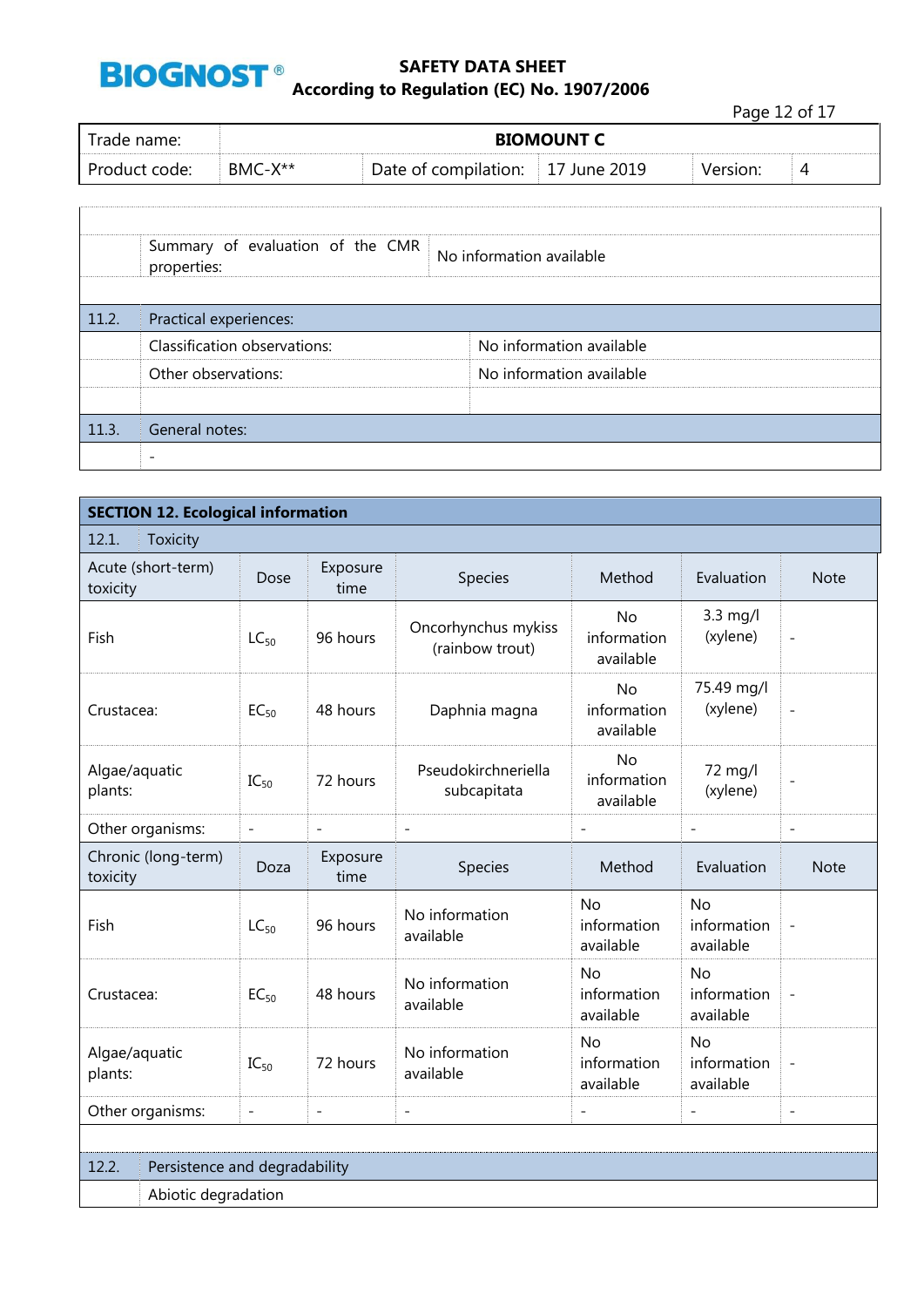

|                                            |                 |                           |                                      |         |                                               |                          |                             |                          |             | Page 13 of 17            |                          |                          |
|--------------------------------------------|-----------------|---------------------------|--------------------------------------|---------|-----------------------------------------------|--------------------------|-----------------------------|--------------------------|-------------|--------------------------|--------------------------|--------------------------|
| Trade name:                                |                 |                           |                                      |         |                                               |                          | <b>BIOMOUNT C</b>           |                          |             |                          |                          |                          |
| Product code:                              |                 | BMC-X**                   |                                      |         |                                               | Date of compilation:     | 17 June 2019                |                          |             | Version:                 | $\overline{4}$           |                          |
|                                            |                 |                           |                                      |         |                                               |                          |                             |                          |             |                          |                          |                          |
|                                            |                 |                           | Degradation half-lives               |         |                                               | Method                   |                             |                          | Evaluation  |                          |                          | <b>Note</b>              |
| Marine<br>water                            |                 |                           | No information available             |         |                                               | No information available |                             |                          |             | No information available |                          |                          |
| Fresh water                                |                 |                           | No information available             |         |                                               | No information available |                             |                          |             | No information available |                          | $\overline{\phantom{a}}$ |
| Air                                        |                 |                           | No information available             |         |                                               | No information available |                             |                          |             | No information available |                          |                          |
| Soil                                       |                 |                           | No information available             |         |                                               | No information available |                             |                          |             | No information available |                          | $\overline{\phantom{0}}$ |
|                                            |                 |                           |                                      |         |                                               |                          |                             |                          |             |                          |                          |                          |
|                                            |                 | Biodegradation            |                                      |         |                                               |                          |                             |                          |             |                          |                          |                          |
| % Degradation                              |                 |                           | Time (days)                          |         |                                               | Method                   |                             | Evaluation               |             | Note                     |                          |                          |
| 81% (DBP)                                  |                 | <b>No</b><br>available    | information                          |         | No information<br>available                   |                          | available                   | No information           |             | Readily biodegradable.   |                          |                          |
|                                            |                 |                           |                                      |         |                                               |                          |                             |                          |             |                          |                          |                          |
|                                            |                 |                           |                                      |         |                                               |                          |                             |                          |             |                          |                          |                          |
|                                            |                 |                           |                                      |         |                                               |                          |                             |                          |             |                          |                          |                          |
| 12.3.                                      |                 | Bioaccumulative potential |                                      |         |                                               |                          |                             |                          |             |                          |                          |                          |
|                                            |                 |                           |                                      |         | Octanol-water partition coefficient (log Kow) |                          |                             |                          |             |                          |                          |                          |
| Value                                      |                 | Concentration             |                                      | pH      | $\rm ^{\circ}C$                               | Method                   |                             | Evaluation               | <b>Note</b> |                          |                          |                          |
| log Kow<br>2.95                            | No<br>available | information               |                                      |         | No information<br>available                   |                          | No information<br>available |                          |             | xylene                   |                          |                          |
|                                            |                 |                           |                                      |         |                                               |                          |                             |                          |             |                          |                          |                          |
|                                            |                 |                           |                                      |         |                                               |                          |                             |                          |             |                          |                          |                          |
|                                            |                 |                           |                                      |         |                                               |                          |                             |                          |             |                          |                          |                          |
|                                            |                 |                           | <b>Bioconcentration Factor (BCF)</b> |         |                                               |                          |                             |                          |             |                          |                          |                          |
| Value                                      |                 |                           | Species                              |         | Method                                        |                          | Evaluation                  |                          |             | Note                     |                          |                          |
|                                            |                 |                           |                                      |         |                                               | No information           |                             |                          |             |                          |                          |                          |
|                                            |                 |                           |                                      |         | available                                     |                          |                             |                          |             |                          |                          |                          |
|                                            |                 |                           |                                      |         |                                               |                          |                             |                          |             |                          |                          |                          |
|                                            |                 | Chronic ecotoxicity       |                                      |         |                                               |                          |                             |                          |             |                          |                          |                          |
|                                            | Value<br>Dose   |                           | Exposure<br>time                     | Species |                                               | Method                   |                             | Evaluation               |             | Note                     |                          |                          |
| No                                         |                 |                           | <b>No</b>                            | No      |                                               | No                       |                             |                          |             |                          |                          |                          |
| Chronic toxicity on fish                   |                 |                           | $LC_{50}$                            |         | information<br>available                      | information<br>available | available                   | information              |             | information<br>available | $\overline{\phantom{a}}$ |                          |
|                                            |                 |                           |                                      | No      |                                               | <b>No</b>                | No                          |                          | No          |                          |                          |                          |
| Chronic toxicity on<br>crustacea (Daphnia) |                 |                           | $EC_{50}$                            |         | information<br>available                      | information<br>available |                             | information<br>available |             | information<br>available | $\overline{\phantom{a}}$ |                          |
|                                            |                 |                           |                                      |         |                                               |                          |                             |                          |             |                          |                          |                          |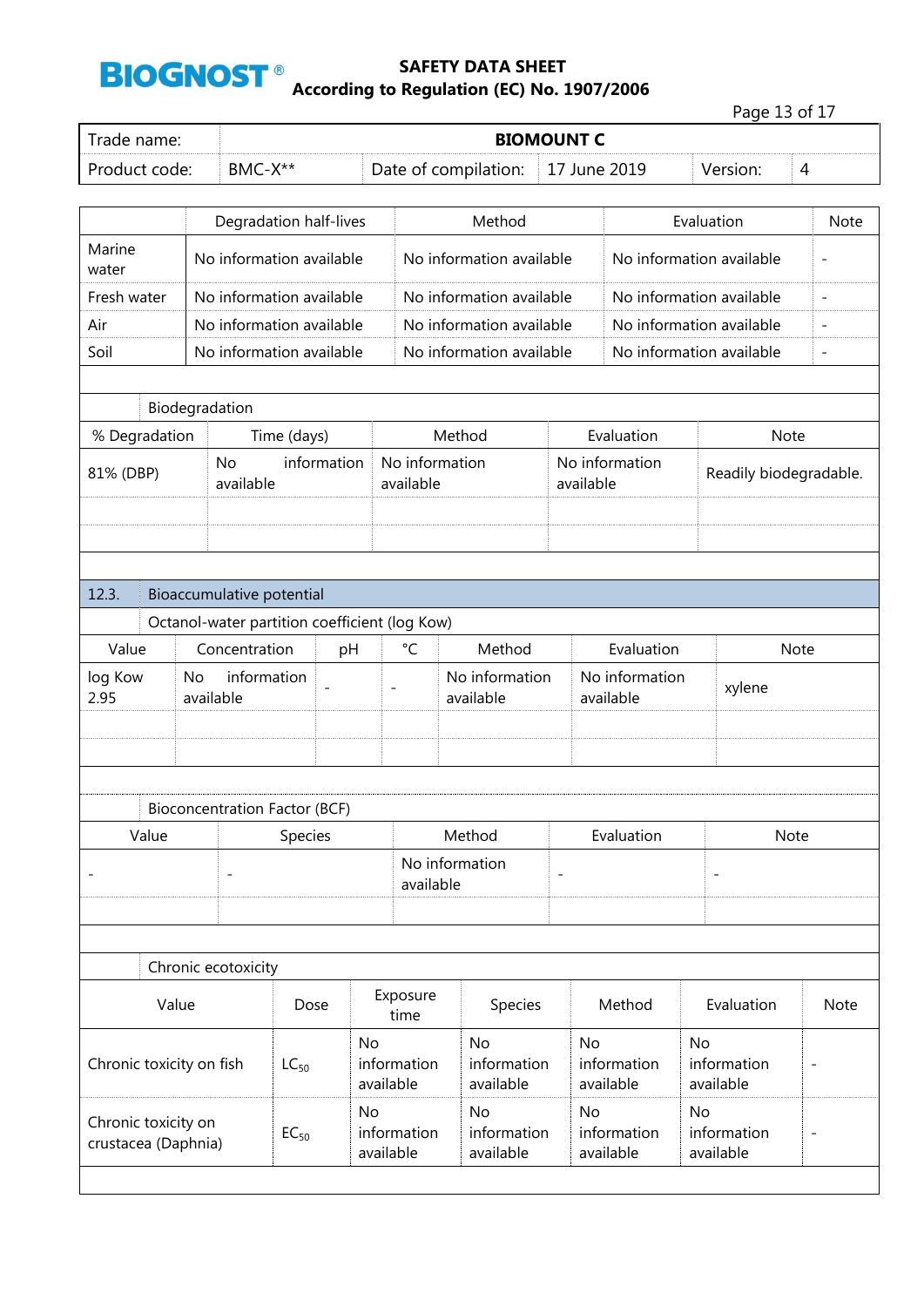

12.4. Mobility in soil

No information available

Surface tension:

#### **SAFETY DATA SHEET According to Regulation (EC) No. 1907/2006**

Page 14 of 17 Trade name: **BIOMOUNT C** Product code: BMC-X\*\* | Date of compilation: 17 June 2019 | Version: 4 Known or predicted distribution in environmental compartments: Value °C Concentration Method Note No information

|            | information<br>No<br>available                                                                                | information<br>No<br>available        | No information<br>available | No information available    |                   | $\overline{\phantom{a}}$ |  |
|------------|---------------------------------------------------------------------------------------------------------------|---------------------------------------|-----------------------------|-----------------------------|-------------------|--------------------------|--|
|            |                                                                                                               |                                       |                             |                             |                   |                          |  |
|            | Adsorption / desorption                                                                                       |                                       |                             |                             |                   |                          |  |
| Transport  | A/D coefficient<br>Henry's constant                                                                           | log Kow                               | Evaporation rate            | Method                      |                   | <b>Note</b>              |  |
| Soil-Water | information<br><b>No</b><br>available                                                                         | information<br><b>No</b><br>available | No information<br>available | No information<br>available | L,                |                          |  |
| Water-Air  | information<br><b>No</b><br>available                                                                         | information<br>No<br>available        | No information<br>available | No information<br>available | $\overline{a}$    |                          |  |
| Soil-Air   | information<br><b>No</b><br>available                                                                         | information<br>No<br>available        | No information<br>available | No information<br>available | $\qquad \qquad -$ |                          |  |
| 12.6.      | No information available<br>Other adverse effects                                                             |                                       |                             |                             |                   |                          |  |
|            | No information available                                                                                      |                                       |                             |                             |                   |                          |  |
|            | <b>SECTION 13. Disposal considerations</b>                                                                    |                                       |                             |                             |                   |                          |  |
| 13.1.      | Waste processing methods                                                                                      |                                       |                             |                             |                   |                          |  |
| 13.1.1.    | Product/Packaging disposal:                                                                                   |                                       |                             |                             |                   |                          |  |
|            | Submit for disposal to the legal person authorized by the Ministry of Environmental and Nature<br>Protection. |                                       |                             |                             |                   |                          |  |
| 13.1.2.    | Waste codes/waste designations according to Low:                                                              |                                       |                             |                             |                   |                          |  |
|            | Disposal must be made according to official regulations.                                                      |                                       |                             |                             |                   |                          |  |
| 13.1.3.    | Waste tretment - relevant information                                                                         |                                       |                             |                             |                   |                          |  |
|            | No information available                                                                                      |                                       |                             |                             |                   |                          |  |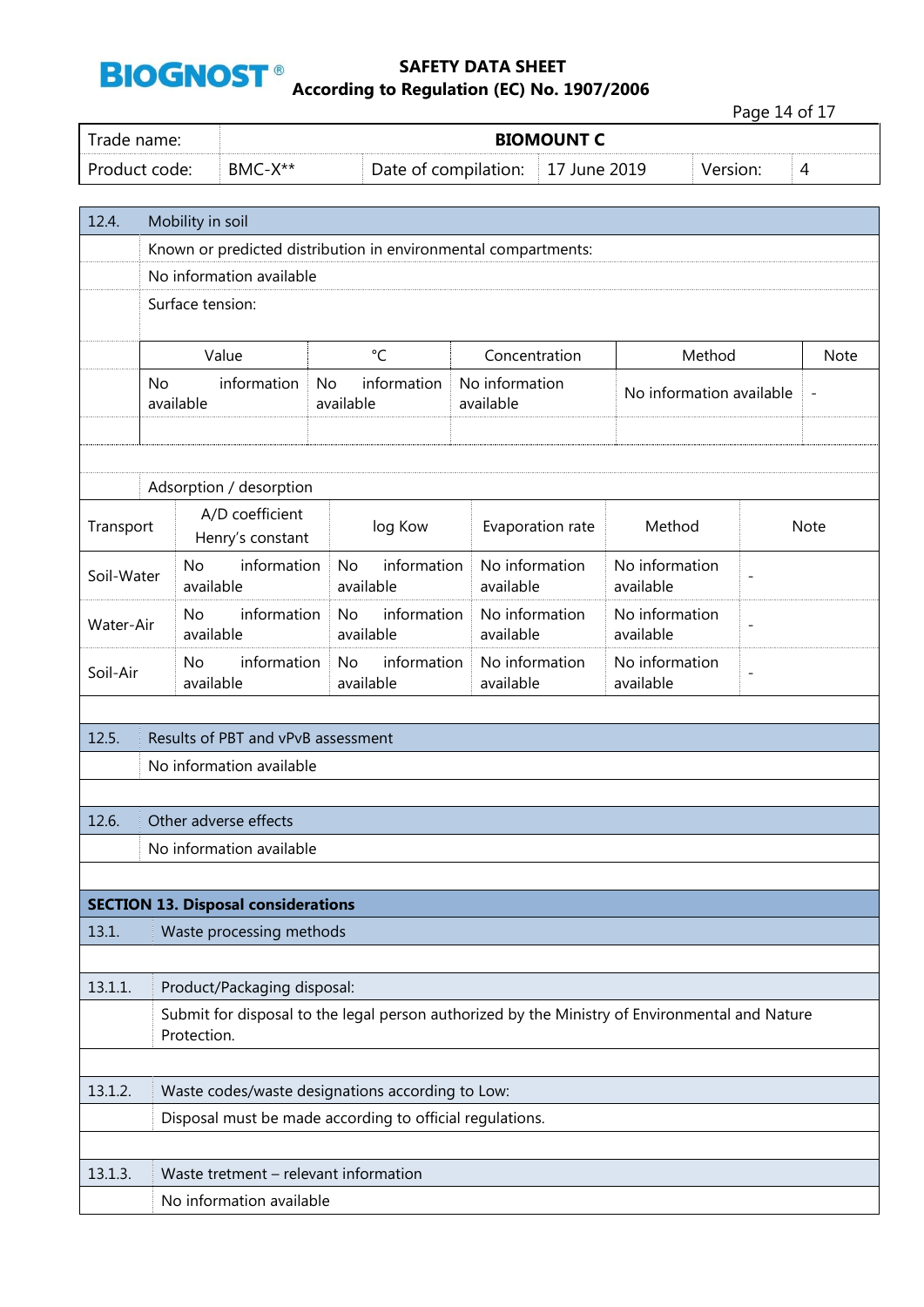

# **SAFETY DATA SHEET BIOGNOST**<sup>®</sup><br>According to Regulation (EC) No. 1907/2006

Page 15 of 17 Trade name: **BIOMOUNT C** Product code: BMC-X<sup>\*\*</sup> Date of compilation: 17 June 2019 Version: 4 13.1.4. Sewage disposal – relevant information: Waste must not be disposed of into the sewage system. 13.1.5. Other disposal recommendations: Do not dispose of the product's remains into the sewage system. Submit the remains to the collectors authorized by the ministry in charge. Do not dispose of the packaging into the sewage system. Submit the packaging to the collectors authorized by the ministry in charge. Do not dispose of in places where ignition may occur. 13.1.6. Relevant Community provisions: Disposal must be made according to official regulations. **SECTION 14. Transport information** Transporting/shipment by road (ADR) UN number: 1307 UN proper shipping name: Xylenes Transport hazard class(es): 3 Packing group: III Environmental hazards: - Special precautions for user: Transporting/shipment by rail (RID) UN number: 1307 UN proper shipping name: Xylenes Transport hazard class(es): 3 Packing group: III Environmental hazards: The state of the state of the state of the state of the state of the state of the state of the state of the state of the state of the state of the state of the state of the state of the state of the Special precautions for user: Transporting/shipment by inland waterways (ADN) UN number: 1307 UN proper shipping name: Xylenes Transport hazard class(es): 3 Packing group: III Environmental hazards: The contract of the set of the set of the set of the set of the set of the set of the set of the set of the set of the set of the set of the set of the set of the set of the set of the set of the set Special precautions for user: Transporting/shipment by sea (IMDG) UN number: 1307 UN proper shipping name: Xylenes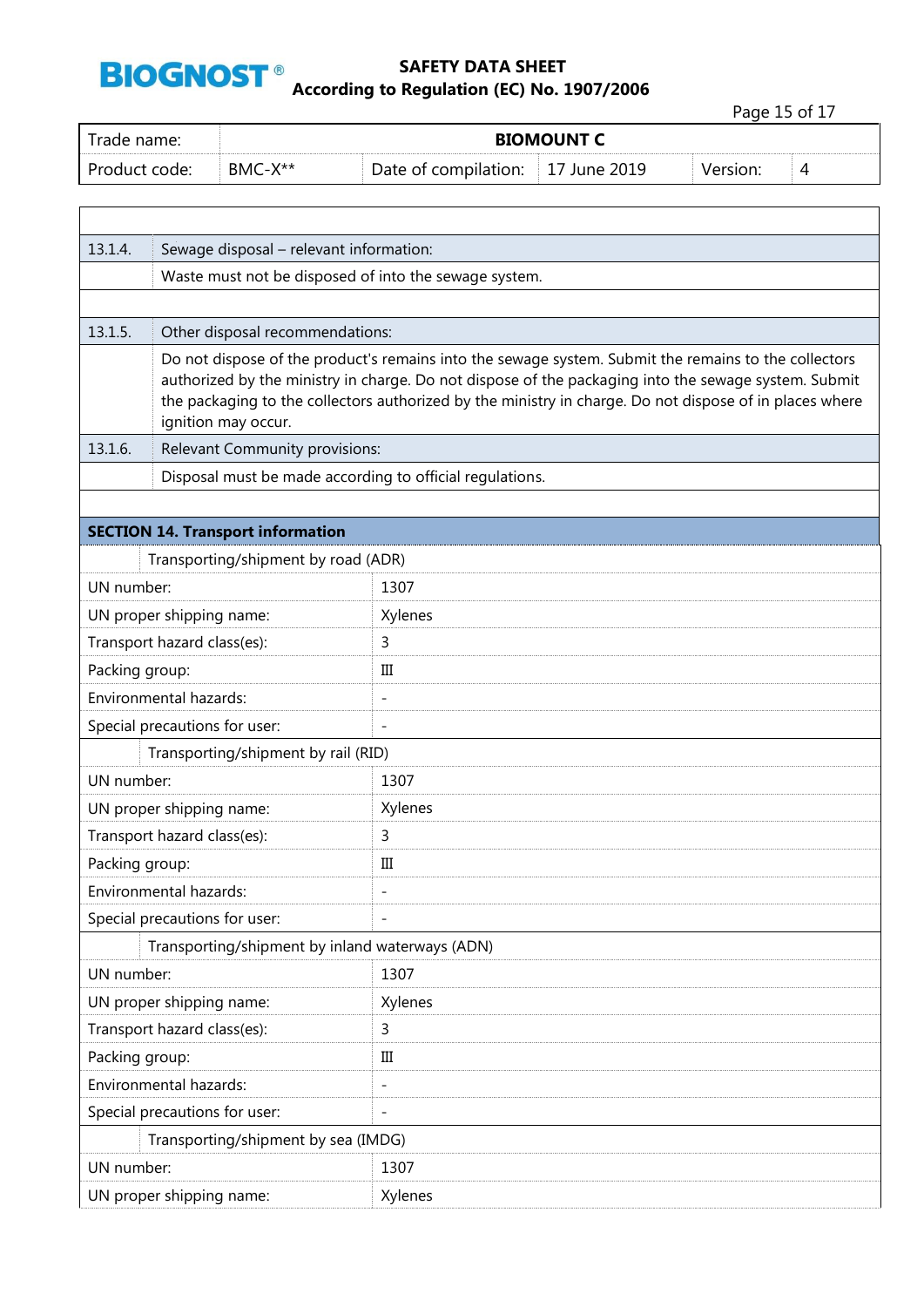

Page 16 of 17

| Trade name:   | <b>BIOMOUNT C</b> |                      |                    |          |   |  |
|---------------|-------------------|----------------------|--------------------|----------|---|--|
| Product code: | BMC-X**           | Date of compilation: | $\pm 17$ June 2019 | Version: | 4 |  |

| Transport hazard class(es):                                                                             | 3                        |
|---------------------------------------------------------------------------------------------------------|--------------------------|
| Packing group:                                                                                          | III                      |
| Environmental hazards:                                                                                  | $\overline{\phantom{a}}$ |
| Special precautions for user:                                                                           | $\overline{\phantom{a}}$ |
| in bulk<br>condition<br>Transport<br>-in<br>accordance with Annex II. of MARPOL<br>73/78 and IBC Codex: | $\overline{\phantom{a}}$ |
| Transporting/shipment by air (ICAO-TI/IATA-DGR)                                                         |                          |
| UN number:                                                                                              | 1307                     |
| UN proper shipping name:                                                                                | Xylenes                  |
| Transport hazard class(es):                                                                             | 3                        |
| Packing group:                                                                                          | III                      |
| Environmental hazards:                                                                                  | $\overline{\phantom{a}}$ |
| Special precautions for user:                                                                           | $\overline{\phantom{a}}$ |
|                                                                                                         |                          |
| Further information:<br>$\qquad \qquad$                                                                 |                          |

|       | <b>SECTION 15. Regulatory information</b>                                                      |                                                                                                                                                                                                                                                           |  |  |  |
|-------|------------------------------------------------------------------------------------------------|-----------------------------------------------------------------------------------------------------------------------------------------------------------------------------------------------------------------------------------------------------------|--|--|--|
| 15.1. | Safety, health and environmental regulations/legislation specific for the substance or mixture |                                                                                                                                                                                                                                                           |  |  |  |
|       | EU regulations                                                                                 |                                                                                                                                                                                                                                                           |  |  |  |
|       | Authorisation and/or restrictions on use                                                       |                                                                                                                                                                                                                                                           |  |  |  |
|       | Authorisations:                                                                                |                                                                                                                                                                                                                                                           |  |  |  |
|       | Restrictions:                                                                                  |                                                                                                                                                                                                                                                           |  |  |  |
|       |                                                                                                | EC Regulation No. 1906/2007 and EC Regulation No. 1272/2008 of the<br>European Parliament and the European Council;                                                                                                                                       |  |  |  |
|       |                                                                                                | The European Commission Regulation No. 453/2010 on changes and<br>amendments to the Regulation (EC) No. 1907/2006 of the European<br>Parliament and Council on registration, evaluation, authorization and<br>restriction of chemical substances (REACH); |  |  |  |
|       | Other EU regulations:                                                                          | EC Regulation No. 2037/200 of the European Parliament and Council of 29<br>June 2000 on ozone-depleting substances;                                                                                                                                       |  |  |  |
|       |                                                                                                | EC Regulation No. 689/2008 of the European Parliament and Council of 17<br>June 2008 concerning the export and import of dangerous chemicals;                                                                                                             |  |  |  |
|       |                                                                                                | EC Regulation No. 850/2004 of the European Parliament and Council of 29<br>April 2004 on persistent organic pollutants;                                                                                                                                   |  |  |  |
|       |                                                                                                | Directive 2008/98/EC of the European Parliament and Council of 19<br>November 2008 on waste and repealing certain Directives                                                                                                                              |  |  |  |
|       | quideline)                                                                                     | Information according 1999/13/EC about limitation of emissions of volatile organic compounds (VOC-                                                                                                                                                        |  |  |  |